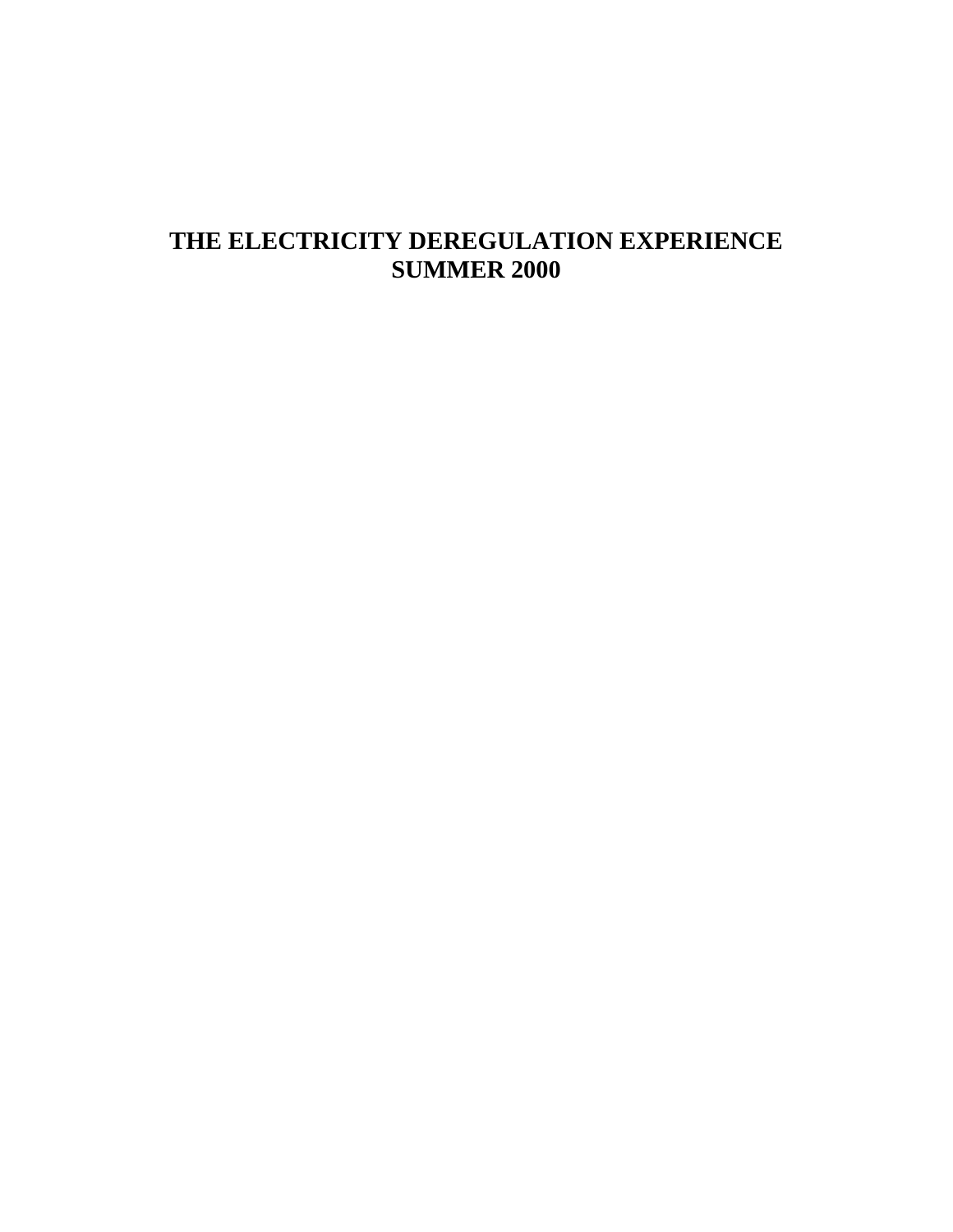| I. DEREGULATION OF ELECTRICITY MARKET PRESENTS A UNIQUE CHALLENGE<br>1                                                                          |
|-------------------------------------------------------------------------------------------------------------------------------------------------|
|                                                                                                                                                 |
|                                                                                                                                                 |
|                                                                                                                                                 |
|                                                                                                                                                 |
|                                                                                                                                                 |
|                                                                                                                                                 |
|                                                                                                                                                 |
|                                                                                                                                                 |
|                                                                                                                                                 |
|                                                                                                                                                 |
|                                                                                                                                                 |
| 2.1. ELECTRICITY "DEREGULATION" IS, A FORM OF RE-REGULATION THAT SHIFTS                                                                         |
|                                                                                                                                                 |
| 2.2. THE PRICE OF ELECTRICITY IN DEREGULATED JURISDICTIONS HAS NOT BEEN<br>SUBJECT TO THE DISCIPLINE OF A COMPETITIVE SYSTEM DURING PEAK DEMAND |
|                                                                                                                                                 |

2.3. EVEN WHEN THERE IS SUFFICIENT ENERGY CAPACITY TO SERVE THE CONSUMERS IN A GEOGRAPHIC AREA, THE ELECTRICITY MARKET IS SO DOMINATED BY A FEW GENERATION COMPANIES THAT THEY CAN ENGAGE IN MONOPOLISTIC AND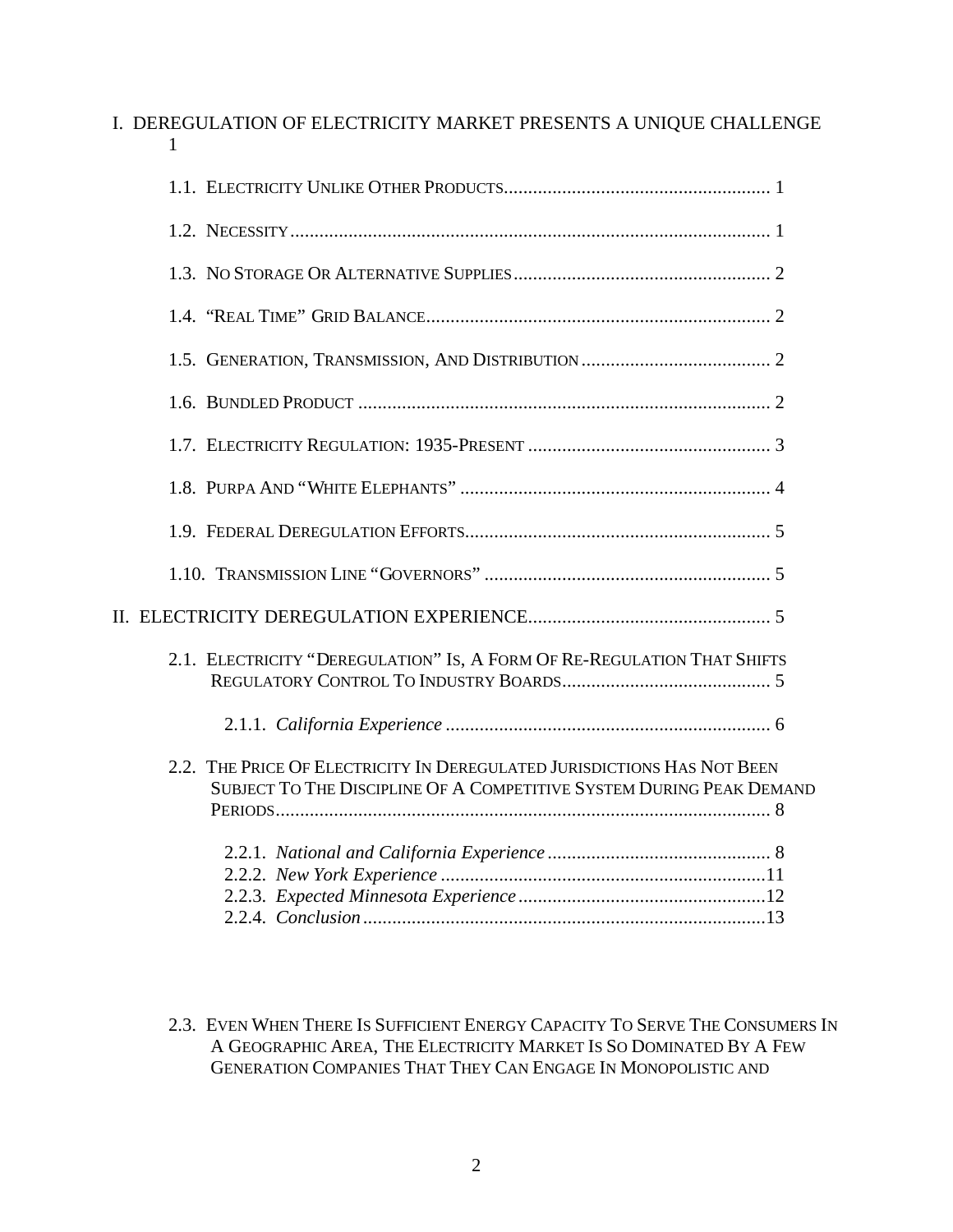| OLIGOPOLISTIC PRICING BEHAVIOR. THE ANTITRUST LAWS, HOWEVER, ARE NOT        |  |
|-----------------------------------------------------------------------------|--|
| EFFECTIVE TO PROTECT THE CONSUMER IN THIS AREA 13                           |  |
|                                                                             |  |
|                                                                             |  |
|                                                                             |  |
|                                                                             |  |
| 2.3.5. Anti-Trust Laws Are Limited In Their Applications To The Electricity |  |
|                                                                             |  |
| 2.4. THE PROTECTION OF LOW-INCOME CONSUMERS IN A DEREGULATED SYSTEM MAY     |  |
| BE ADVERSELY AFFECTED. BY BUNDLING ELECTRICITY WITH OTHER PRODUCTS A        |  |
| UTILITY CAN ENCOURAGE LOW-INCOME CUSTOMERS TO "VOLUNTARILY"                 |  |
|                                                                             |  |
|                                                                             |  |
|                                                                             |  |
| 2.5. THE EXPERIENCE OF ELECTRICITY DEREGULATION IS THAT ENVIRONMENTAL       |  |
| 2.6. ELECTRICITY DEREGULATION HAS ENCOUNTERED QUESTIONABLE TRADE PRACTICES  |  |
|                                                                             |  |
|                                                                             |  |
|                                                                             |  |
|                                                                             |  |
|                                                                             |  |
| 2.7. MANY STATES THAT DEREGULATED ELECTRICITY HAVE ERRONEOUSLY ENRICHED     |  |
| UTILITY COMPANIES BY TENS OF BILLIONS OF DOLLARS WHEN THEY FORCED           |  |
|                                                                             |  |
| 2.8. STATES THAT HAVE DEREGULATED ELECTRICITY HAVE EXPERIENCED              |  |
| CONSIDERABLE DIFFICULTY WITH RELIABILITY OF THE ENERGY MARKET.24            |  |
|                                                                             |  |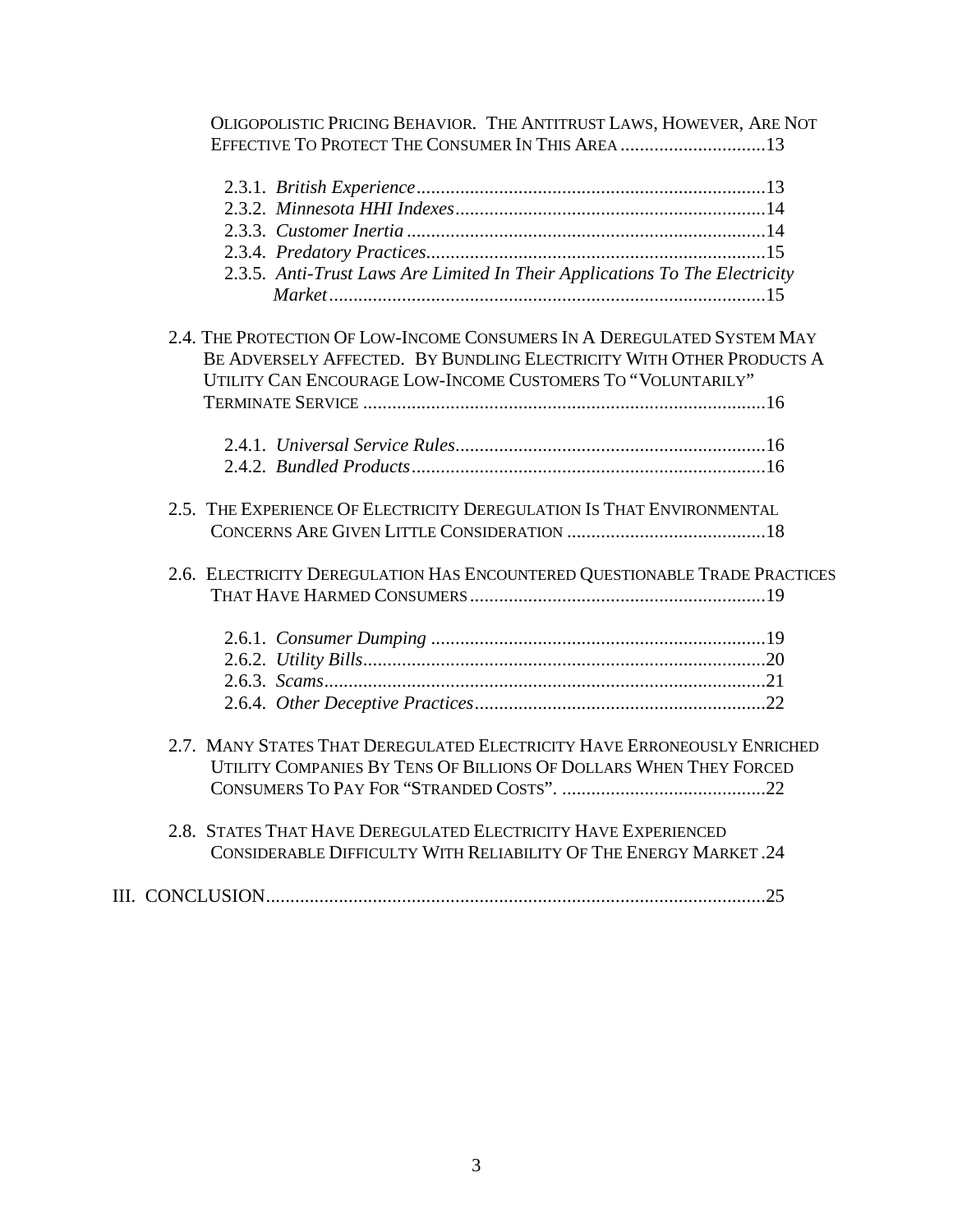# **THE ELECTRICITY DEREGULATION EXPERIENCE**

#### **Summer 2000**

*A number of other states have attempted to restructure their electricity markets. Their restructuring legislation was largely based upon untested economic theory and incorporated little of the experience from the markets that are furthest along in the process. This paper is based upon newspaper articles published in the Summer of 2000 in those states which have actually deregulated their electricity generation sector. These articles make it clear that states which have implemented deregulation or restructuring of the electricity market have not experienced the expected short-term benefits. The theoretical long-run benefits have yet to be realized in any market and probably will be very difficult to document in practice. In general, the non-storability of electricity, the fact that electricity is a necessity with no real substitutes and the need for real time balance of supply and demand to ensure reliability, have made restructuring of the electricity market an extremely difficult exercise*.

# **I. DEREGULATION OF ELECTRICITY MARKET PRESENTS A UNIQUE CHALLENGE**

1.1. *ELECTRICITY UNLIKE OTHER PRODUCTS.* Over the past thirty years, many industries such as airlines, long distance telephone service, and trucking have been deregulated. Minnesota consumers have experienced both benefits and problems from such deregulation. Today, some large volume electricity users and utilities favor deregulating Minnesota's electric industry. But several unique characteristics of electricity make deregulation of electricity a much greater challenge than that experienced with other deregulated industries.

1.2. *NECESSITY*. First, electricity is a necessity for every aspect of modern life. If long distance charges or air fares are too high, consumers can choose not to buy the product or can choose an alternative, such as mailing a letter, driving, or simply waiting for a lower price. But consumers depend on electricity for heat in the winter, air conditioning in the summer, light at night, and for the refrigeration of their products. The purchase of an airline ticket is not a critical necessity of life. The operation of a hospital, the air conditioning of a senior high rise complex, and the heating of a home all have critical consequences that depend upon the reliability and the affordability of electrical power.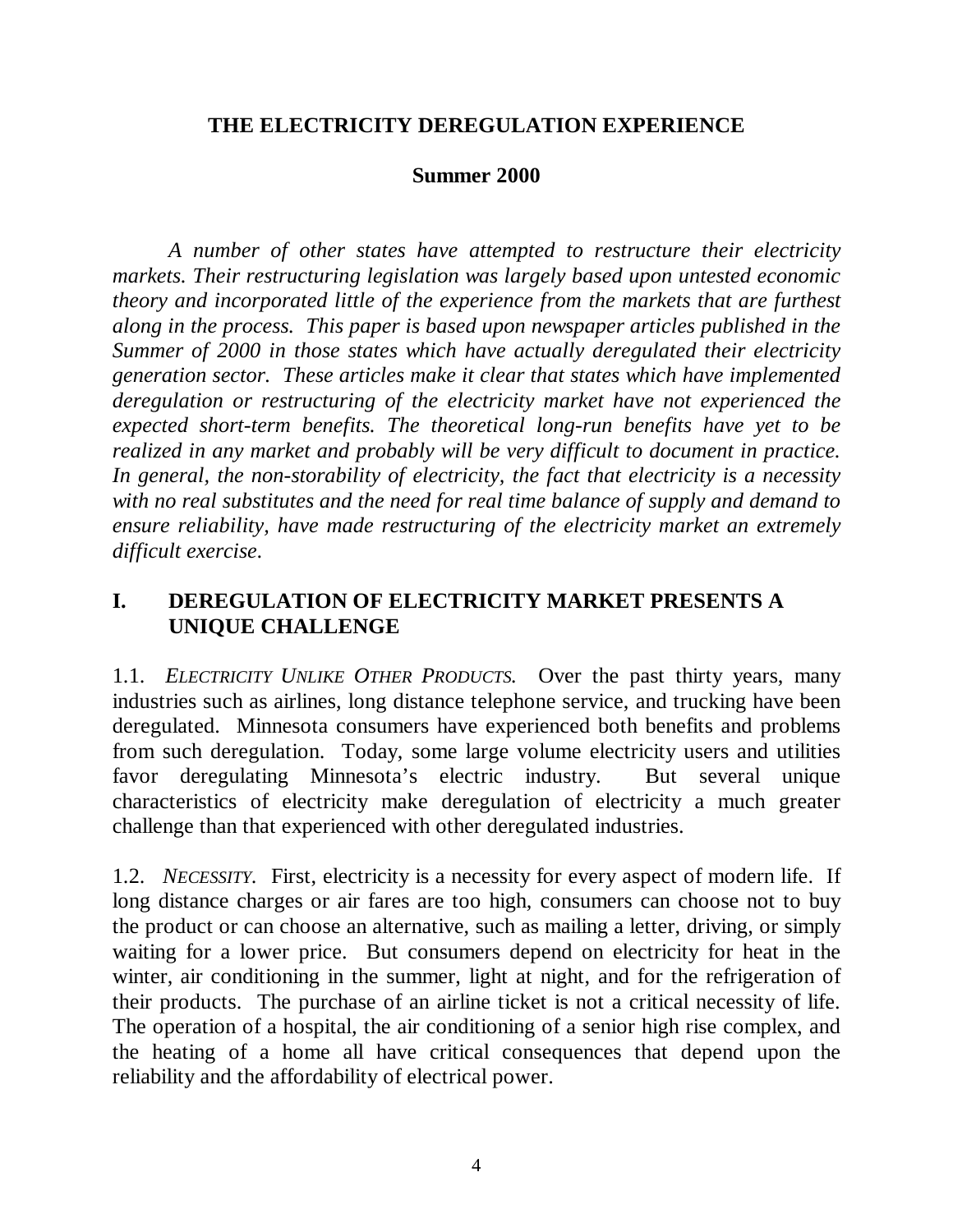1.3. *NO STORAGE OR ALTERNATIVE SUPPLIES.* Second, unlike any other commodity supplied by competitive markets, electricity cannot be economically stored. Other commodities – grain, natural gas, even petroleum - can be stored so that supplies are available to keep prices low even while meeting peak levels of consumer demand. The lack of storage and lack of alternatives to electricity mean that there are no such buffers for periods of peak electric demand. Further, because electricity is such a necessity, consumers tend to reduce consumption very little as the price increases. Economists refer to this as "inelastic demand." As a result, on a hot summer afternoon when temperature and humidity are at peak levels, there must be enough generating plants to produce electricity to meet that demand, or unregulated market prices for electricity will increase dramatically. In addition, any shortage in supply can lead to brownouts, rolling blackouts or regional power failure. These characteristics make it very difficult for competitive markets to supply electricity reliably and efficiently.

1.4. *"REAL TIME" GRID BALANCE.* Third*,* electricity is unlike most products in that the sum of electrical generation from all generators must equal the total amount of power used by all customers at every moment in time. Balancing supply and demand without overloading particular transmission lines depends upon a complex "grid" system that manages generators and power lines across North America.. An imbalance between electric supply and demand doesn't just mean a few consumers won't get all the power they would like. Rather, such an imbalance, if not quickly regulated within the "grid", can lead to reduced power levels or a complete power failure within the system. This necessity of continuously balancing the electricity grid results in electricity consumers being dependent on the existence of an effective and fair grid regulator who is independent from the owners of power plants and transmission lines.

1.5. *GENERATION, TRANSMISSION AND DISTRIBUTION*. The electricity industry has three distinct components: *generation, transmission*, and *distribution*. Once electricity is *generated*, whether by burning fossil fuels, harnessing wind, solar, or hydropower, or through nuclear fission, it is sent through high-voltage, highcapacity *transmission* lines to the local regions in which the electricity will be consumed. When the electricity arrives in the region in which it is to be consumed, it is transformed to a lower voltage and sent through local *distribution* wires to end-use consumers*.*

1.6. *BUNDLED PRODUCT.* Historically, each of these vertically related sectors have been tied together to produce a "bundled" product called electric power. For many years, electric power has been sold at regulated prices by the distribution utility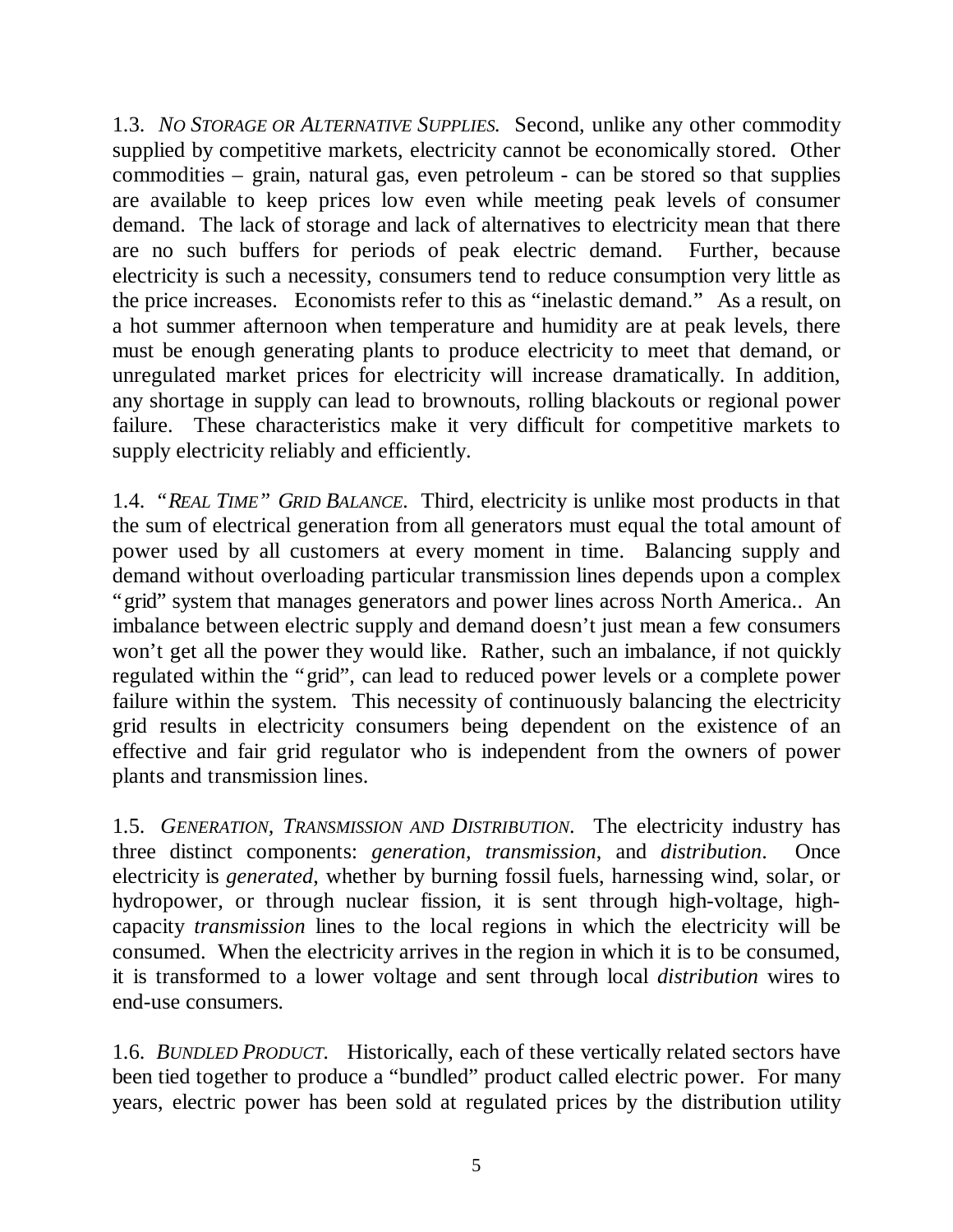that had exclusive rights to serve specific geographical markets. The distribution utility would either own, or buy transmission and generation services at federally regulated rates. The end result was a regulated monopoly supply.

1.7*. ELECTRICITY REGULATION: 1935 - PRESENT.* As discussed in a recent news article, electricity has a long history of being regulated as a "natural monopoly":

In the 1930s an epic struggle began over regulation of the electrical utility industry. East Coast holding companies had captured the emerging industry, charging exorbitant rates and refusing to extend service to rural farmers and consumers. By the mid-1930s, some 150 holding companies controlled 1400 utilities.

A typical scenario was that of Clark County, Washington. The Northwestern Electric Company leased lines and transformers from Pacific Power and Light Company. American Power and Light Company, based in Chicago, owned all the shares of Northwestern Electric and Pacific Power. American Power and Light was, in turn, wholly owned by Electric Bond and Share Company (now known as EBASCO.)

Former Supreme Court Justice William O. Douglas, then a key advisor to President Franklin Roosevelt, noted, "Through exaggerated fees, the (holding) company saddled the operating companies with enormous charges, which in turn were paid by the consumers of gas and electricity."

Roosevelt barely pushed through Congress the Public Utility Holding Company Act of 1935 in one of the toughest legislative battles of the New Deal. The act closely regulated private utilities and restricted their practices when operating across state lines.

Soon after, the Rural Electrification Administration was formed to provide electrification to rural farmers refused service by private utilities. Massive public works projects such as the Tennessee Valley Authority and the Bonneville Power Administration were built.

In Washington, private utilities bitterly fought the construction of the Grand Coulee Dam in 1934. They also fought the emergence of public power in the form of public utility districts (PUDs), consumer-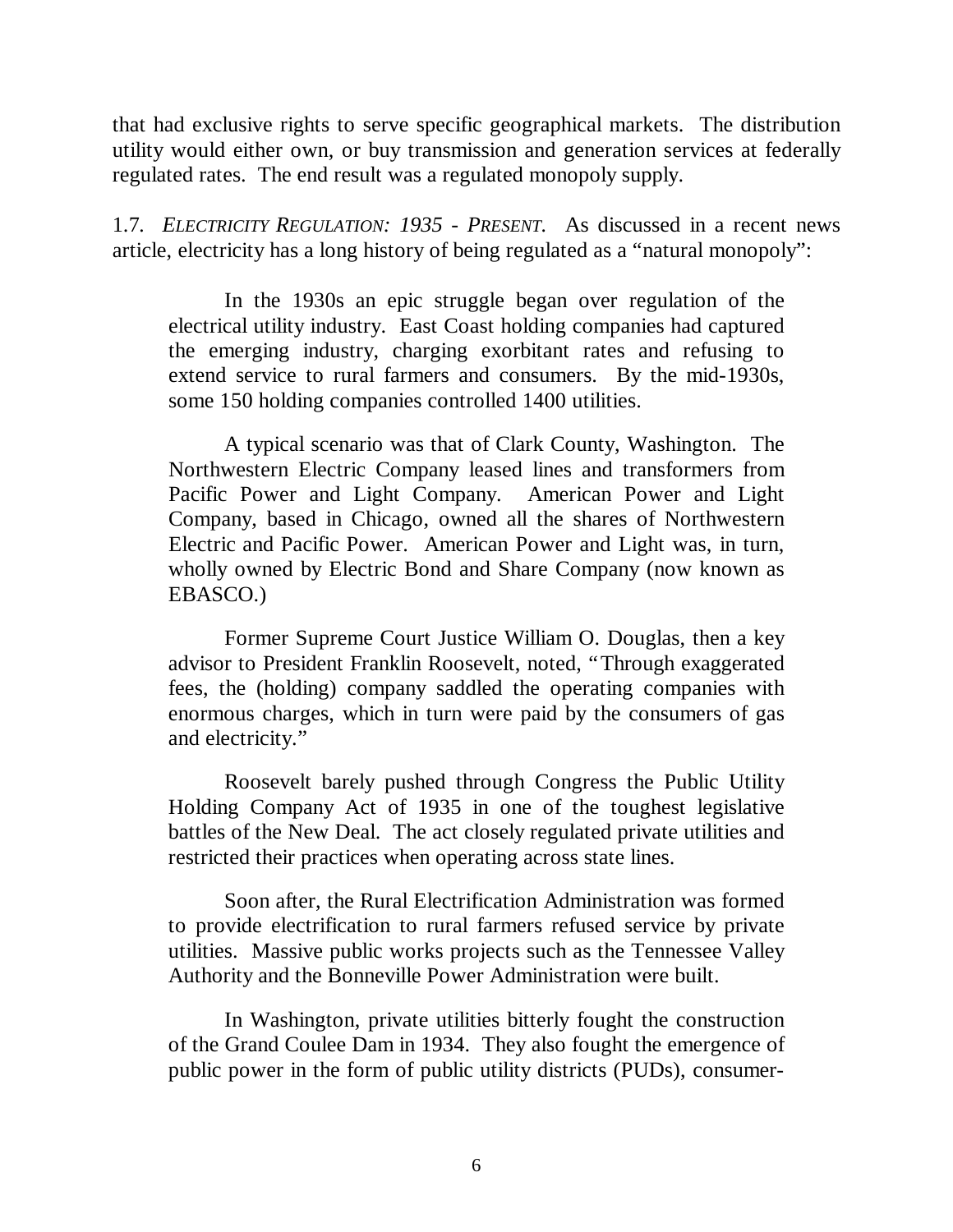owned electrical suppliers that were supported by an unlikely alliance of Grangers and organized labor.

\* \* \*

Against this historical backdrop, Congress and many state legislatures are poised to pull the plug on regulating electrical utilities and once again leave consumers at the mercy of the 'free market.' Utilities have long acted as regulated "natural monopolies" because they control generation, long distance transmission and local distribution of power. Now, under the 1992 Energy Policy Act, those services may be divided amongst competing marketers. This could result in the wholesale giveaway of cheap electricity to large industrial users. And once again the small customer may be left sitting in the dark. (Tab 38)

1.8. *PURPA AND "WHITE ELEPHANTS".* The roots of electricity deregulation go back to 1978 and the federal Public Utility Regulatory Policy Act (PURPA). Under PURPA, utilities were required to buy power from "qualifying" independent power producers (mostly small generators, or ones using renewable energy sources) at a price approved by regulators. Because the goal of PURPA was to decrease dependence on foreign oil and to encourage alternative energy supplies, regulators in many states approved very high prices for long-term PURPA contracts between utilities and independent power producers. These state regulators then permitted the utilities to pass these prices through to consumers when approving electricity rates.

At the same time, many utilities were building nuclear power plants. Many of these nuclear plants, originally planned to provide cheap and clean power, turned out to be extremely expensive because of unforeseen construction costs, increased safety regulation, and higher than anticipated upkeep and waste disposal costs. Regulators typically approved higher electricity rates so that utilities could recover their excessive nuclear plant costs from retail customers.

As a result of these uneconomic "PURPA" contracts and "white elephant" nuclear power investments, consumers in some states found themselves with electricity rates that were substantially higher than neighboring communities. In the meantime, many communities, including most areas of Minnesota, retained relatively low electric rates. This was particularly the case with communities electrified by generators powered by natural gas, which was substantially cheaper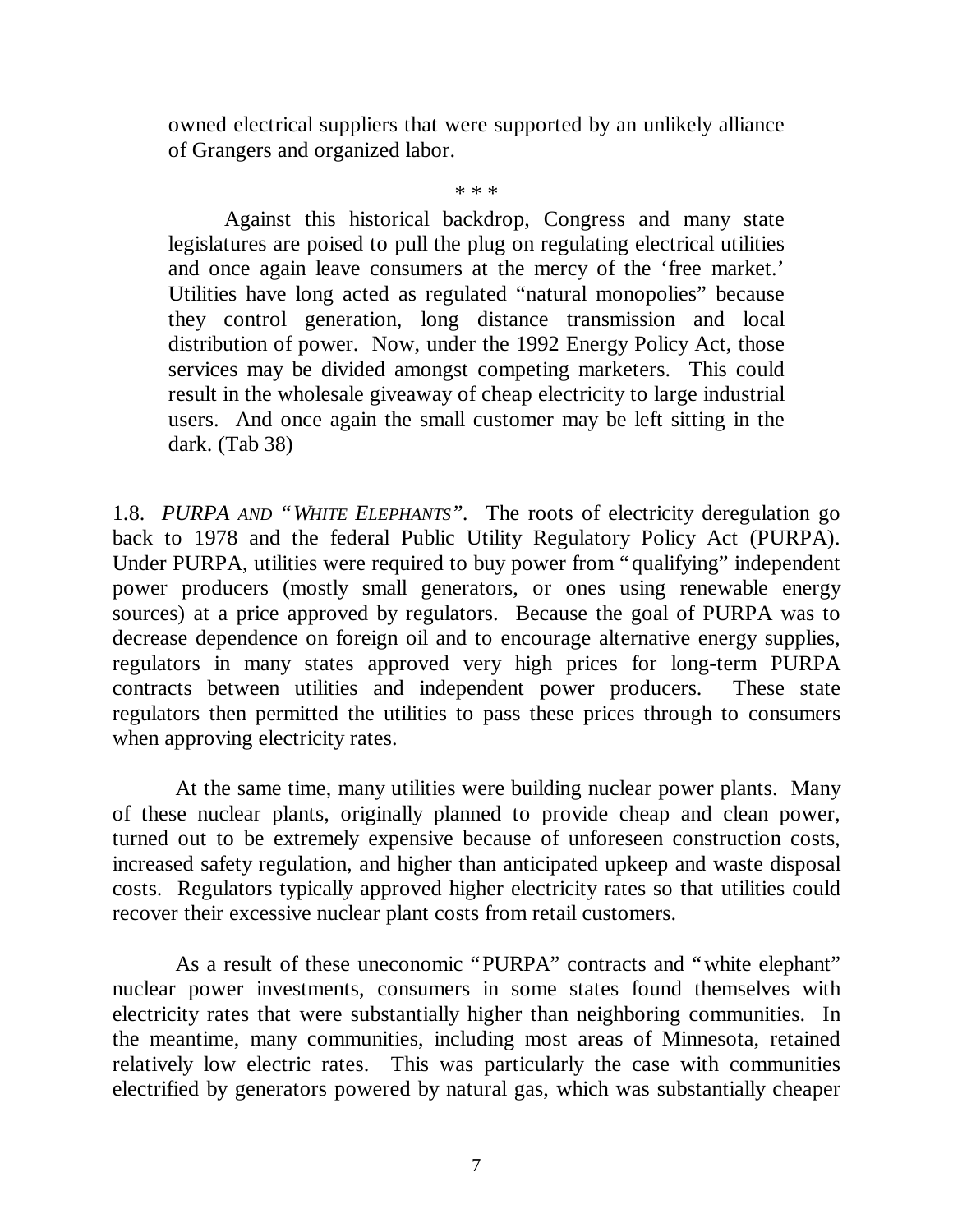in the 1980's. Those states with high rates have had the most extensive debate, generally promoted by large industrial consumers, concerning the restructuring of the electricity industry.

1.9. *FEDERAL DEREGULATION EFFORTS.* The Federal Energy Regulatory Commission ("FERC") regulates the interstate transmission of electricity and the wholesale sale of electricity. In 1996, FERC required transmission owners under its jurisdiction to provide open access to their transmission services and to sell those services to wholesale buyers on a competitively neutral basis. FERC's intent was to introduce competition at the wholesale level and to keep utilities from using their control of the transmission system to limit the entry of lower-priced generation. More recently, FERC has ordered utilities under its jurisdiction to propose plans to join Regional Transmission Organizations ("RTOs") that will facilitate wholesale electricity trading and help manage the reliability of the transmission system.

1.10. *TRANSMISSION LINE "GOVERNORS".* The management of the transmission of electricity critically affects the reliability of the electric supply. The supply of electricity must match the demand for electricity in "real time" in order for the electrical grid system to be reliable. If too much electricity is transmitted, the resulting power flow can overload transmission lines and cause blackouts. Conversely, if insufficient electricity is transmitted the system can suffer from "brownouts." Accordingly, the transmission system must be continually monitored to make sure that the supply and demand are balanced, and that transmission lines are not overloaded.

These operations are currently maintained by regional reliability councils ("RRCs") that make up the North American Electric Reliability Council ("NERC"). In a number of regions that have deregulated, Independent System Operators ("ISOs") have been created to implement and oversee grid management in much the same manner as the regional reliability councils.

### **II. ELECTRICITY DEREGULATION EXPERIENCE**

# **2.1. ELECTRICITY "DEREGULATION" IS A FORM OF RE-REGULATION THAT SHIFTS REGULATORY CONTROL TO INDUSTRY BOARDS.**

The principle behind deregulation is that competition, not a public regulatory board, will allow the consumer to select the optimum price, service and quality of a product. The experience with electricity restructuring, however, is that it transfers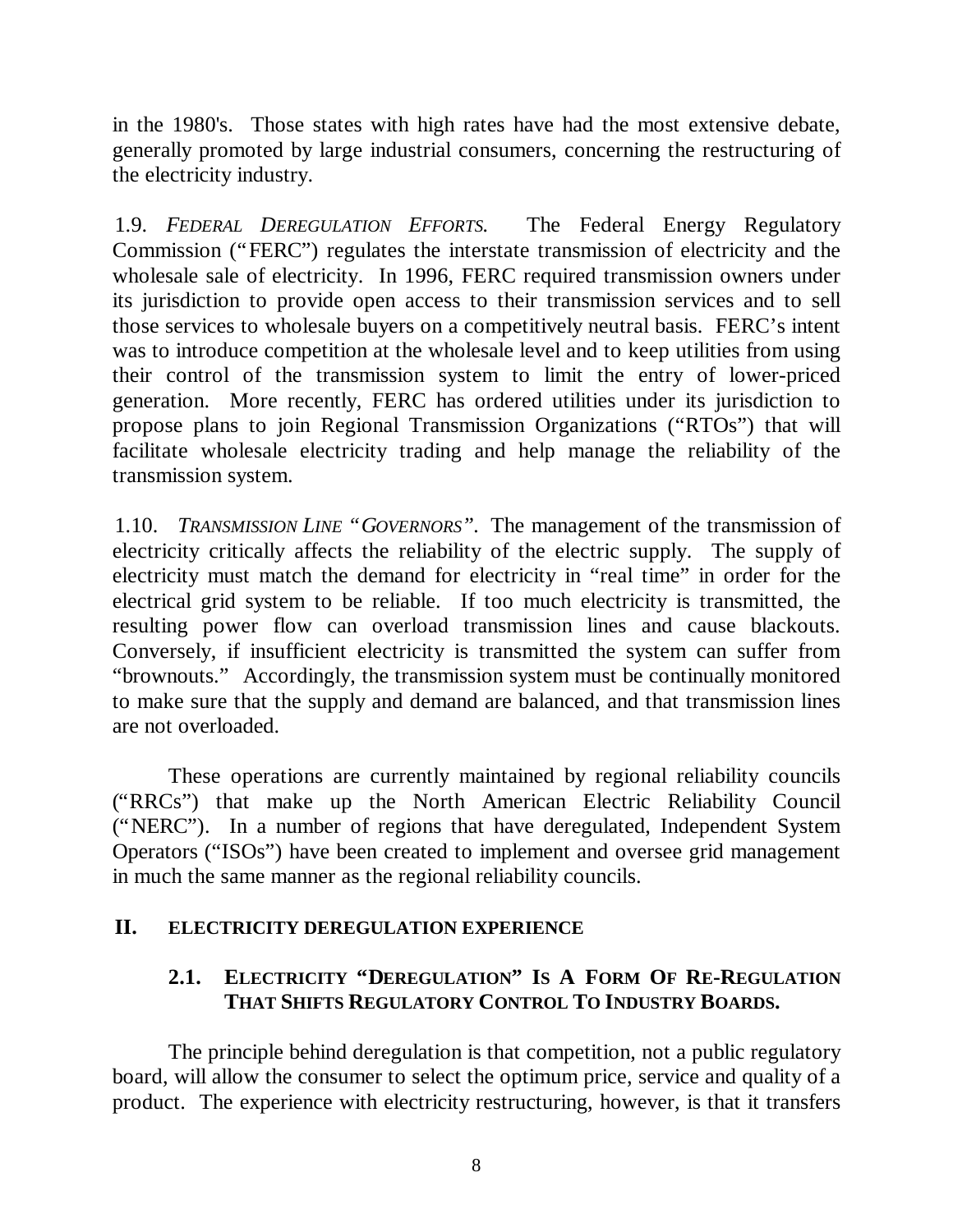many economic decisions from a public regulatory board to a private board, and not to the consumer.

Under the current regulated structure, the Minnesota Public Utilities Commission or other local authorities set the rates Minnesota utilities charge consumers.

In a deregulated structure, the consumer pays several different companies. The consumer chooses to purchase electricity at a deregulated "market" price from one of several generation companies. (Tab 29) The consumer also pays for the monopoly transmission services that transmit the energy from the power plants where it is generated to the substations of the local distribution utility. The distribution company then distributes the electricity from the substations to the consumer. Transmission and distribution will continue to be regulated monopolies and to charge rates approved by federal and state or local regulators.

Because the electric transmission system is the sole means of transporting electricity from competing power producers to consumers, and because reliability of the transmission system can directly affect whether competitors have access to the market, most deregulation efforts require an Independent System Operator ("ISO") to operate the transmission system as a "level playing field" that is fair to all competitors. In so doing, ISOs, like state regulatory authorities, can have significant impacts on the price of electricity. But, unlike state regulatory authorities, ISOs are not directly accountable to state and local elected officials and citizens.

2.1.1. *CALIFORNIA EXPERIENCE*. In 1996, California enacted legislation to deregulate the electricity industry. The legislation enabled the creation of a private "nonprofit" corporation known as the California Independent System Operator or "CAL-ISO." (Tab 17) CAL-ISO is a non-profit corporation managed by a 26 member Board of Governors composed predominantly of industry and special interest group members. It owns hundreds of millions of dollars worth of computer hardware and software, and has 450 employees who monitor and operate the California electric system. (Tab 17)

To maintain system reliability, CAL-ISO must constantly monitor and regulate the flow of electricity so that the electricity generated by competing generators equals the electricity consumed by the consumers at any given time. Every four seconds CAL-ISO acts as a governor and increases or decreases competing generators' electricity production to balance the amount of energy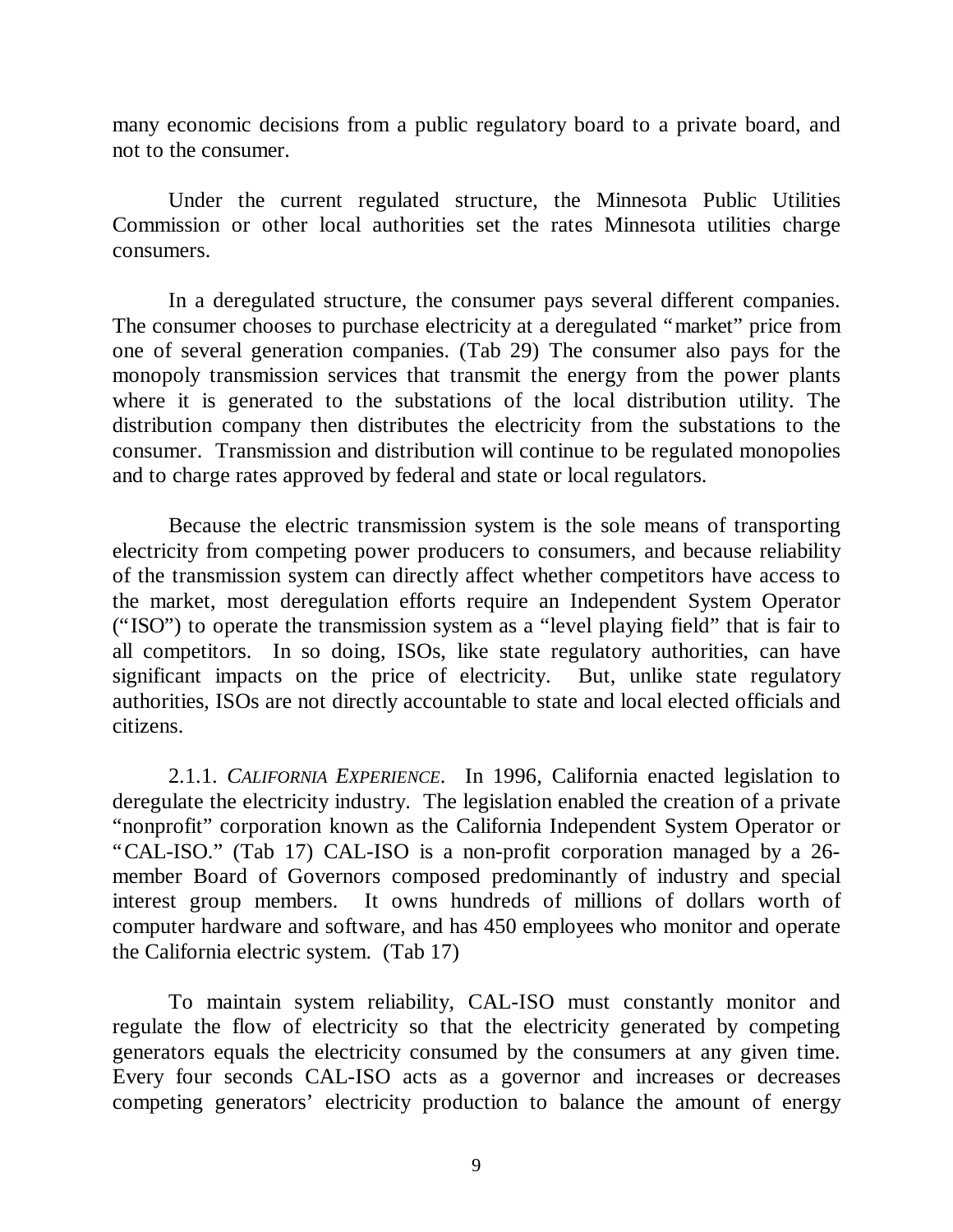pouring into the transmission system with the amount of electricity consumed in the state. (Tab 17)

CAL-ISO can also serve as a regulator of price. On several occasions since 1998, the California electricity grid has experienced power shortages during peak demand. On some occasions CAL-ISO has ordered temporary power interruptions to its consumers or "rolling blackouts". (Tab 13) In such instances, the loss of power caused tremendous consumer outrage and adversely affected business development. (Tab 13) On other occasions, CAL-ISO purchased electricity on an emergency basis, paying up to \$9,999 per megawatt-hour on June 13, 1998. (Tab 17) These prices are far above the usual \$35 to \$70 it costs most utilities to produce a megawatt-hour. (Tab 17) Consumers reacted angrily to bills showing tremendous and unpredictable price increases. (Tabs 25, 26, & 27) For instance, in July of 2000, San Diego consumers experienced a 240% increase over the rate paid 45 days earlier. (Tab 7)

After the 1998 energy crisis, CAL-ISO established a rate ceiling at which it would purchase electricity: \$750 per megawatt-hour. (Tab 17) In June of 2000, CAL-ISO paid this rate and passed it on to unhappy consumers. As a result, Senator Steve Peace, the author of the 1996 electricity deregulation bill, demanded that CAL-ISO lower its price ceiling to \$250 per megawatt-hour. (Tab 5) CAL-ISO refused to do so, stating that with a cap of \$250 per megawatt-hour, energy generators would bypass California and sell the critically needed electricity to consumers in Phoenix and Las Vegas. (Tabs 16, 17) After much protest, CAL-ISO in July agreed to establish a \$500 per megawatt-hour price ceiling. (Tab 15)

During the June 2000 peak, CAL-ISO also found that it could not buy all the energy it needed at the \$750 per megawatt-hour rate. Accordingly, it ordered Pacific Gas and Electricity Co. to institute a "rolling blackout" where three power substations, each serving about 35,000 San Francisco Bay area consumers, were alternatively shut down for about an hour and a half. (Tab 13) This particularly alarmed Silicon Valley businesses because of the critical need such high-tech companies have for reliable and continuous energy. (The electricity industry standard for reliability is to have no more than eight hours of power interruption per year. The reliability standard for the high-tech industry, however, is to have no more than 30 seconds of power interruption per year. (Tab 16)

The California experience with CAL-ISO is that the ISO has taken over many functions carried out by a Public Utility Commission and regional reliability councils ("RRCs") prior to restructuring. For example, it has taken over the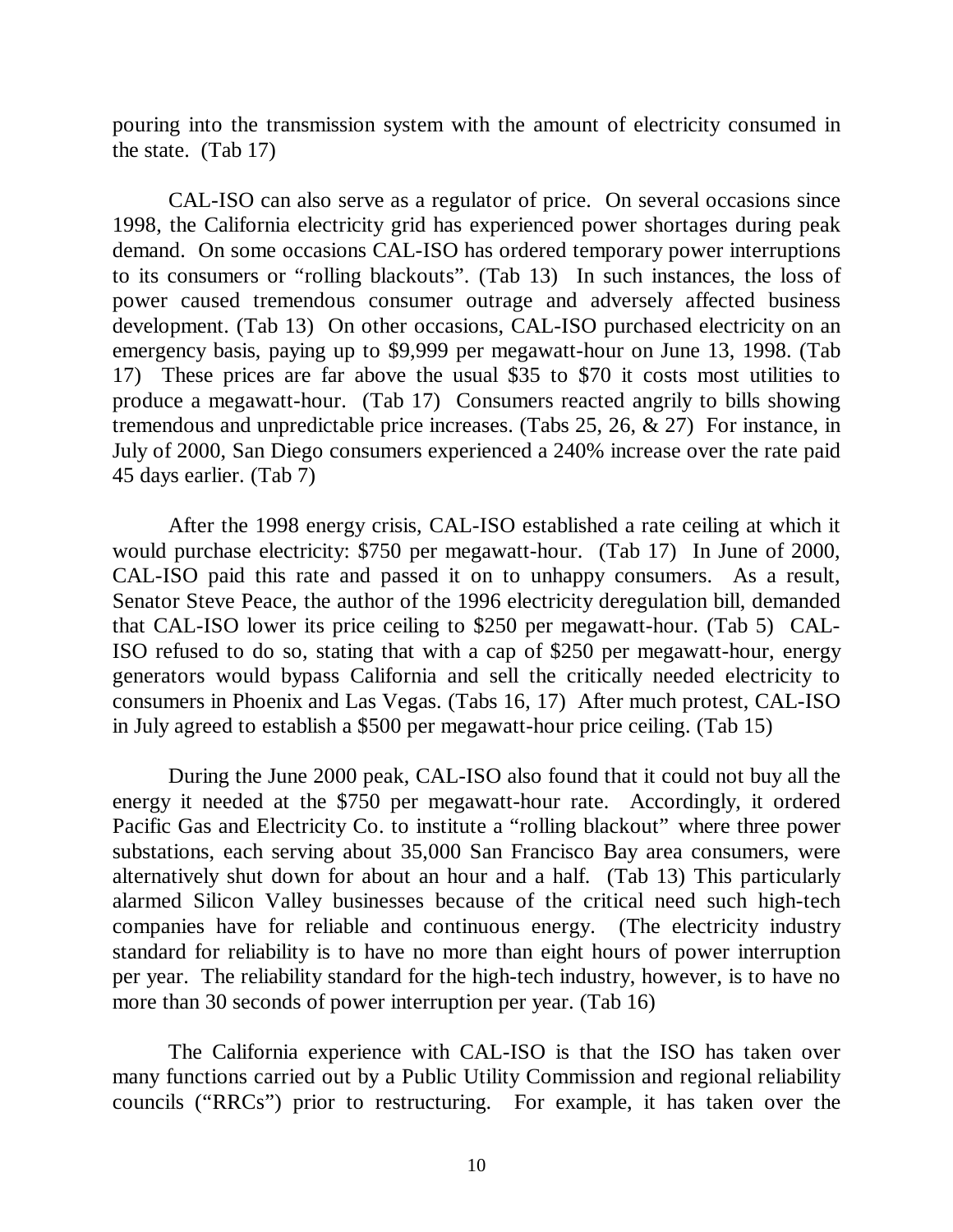responsibility to balance energy production and consumption and to determine, at peak periods, the amount of energy customers can consume. ISO has also taken over other functions carried out by state regulators prior to restructuring, such as:

- ordering Pacific Gas & Electric to shut off electricity on 97,000 consumers (Tab 13)
- purchasing electricity at a rate of \$9,999.00 per megawatt in 1998. (Tab 17)
- establishing a price ceiling at which it would purchase electricity at \$750 per hour. (Tab 17)
- lowering the price ceiling to \$500 in July of 2000. (Tab 15)
- implementing an emergency plan where certain consumers will be ordered to turn off electricity in exchange for price discounts. (Tab 14)

Thus, CAL-ISO acts as both a utility and a regulatory board. But as a utility, it is not regulated by the state, and as a regulatory board, it is not accountable to state or local elected officials.

Without restructuring in Minnesota, a regional ISO will simply take over some of the transmission and reliability management functions carried out now by Minnesota's utilities and the Mid-Continent Area Power Pool ("MAPP"), which is Minnesota's regional reliability council. But "deregulating" Minnesota's electric industry would allow an ISO to directly influence the so-called "unregulated" market prices Minnesota customers would pay for power, as has occurred in California. The Minnesota experience with non-profit corporations in the health care industry, the financial industry, and the insurance industry has been that the board of a nonprofit entity is not always as responsive to the needs of the public as are public officials.

Minnesota should consider the California ISO experience carefully before deregulating, which would transfer control over a significant part of our economy to a private board beyond the direct reach of state and local regulatory authorities.

# **2.2. THE PRICE OF ELECTRICITY IN DEREGULATED JURISDICTIONS HAS NOT BEEN SUBJECT TO THE DISCIPLINE OF A COMPETITIVE SYSTEM DURING PEAK DEMAND PERIODS.**

2.2.1. *National And California Experience.* The American economy has had an unprecedented growth in its appetite for electricity, increasing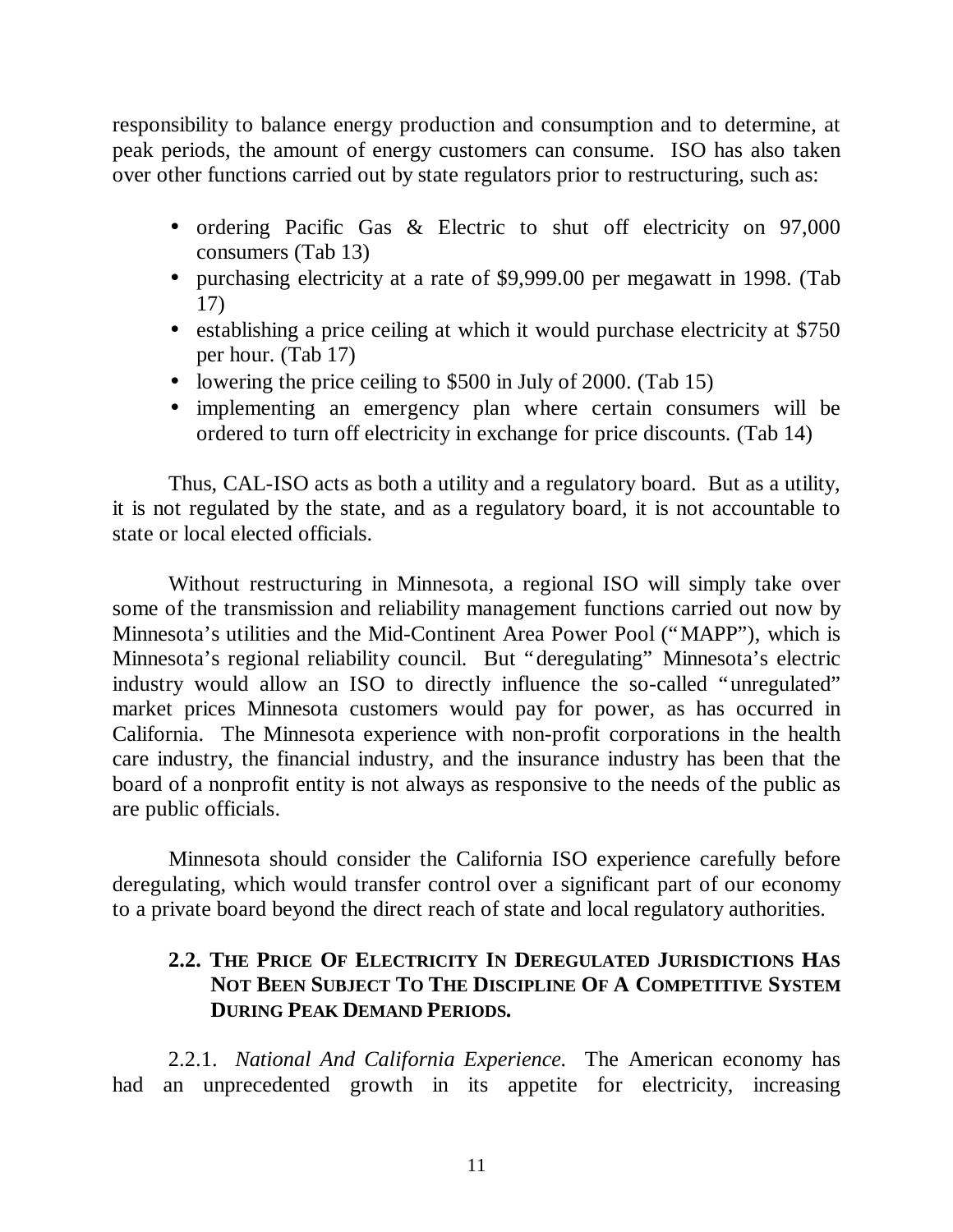approximately 2% - 3% per year over the past decade. (Tab 16) Ten years ago the use of computers and the Internet consumed 4% of the energy consumed in the United States. It now consumes 14%. (Tab 16) This summer, the nation's power plants will be able to produce about 780,000 megawatts, which is only 80,000 megawatts more than will be consumed. (Tab 2) While there appears to be a balance of supply and demand on a national level, there are inadequate supplies on a regional basis. For instance, during peak demand in California, over 28% of electricity is consumed for purposes of air conditioning homes and industrial plants, and the total peak demand is in excess of the electricity that can be produced in the state. Thus, the state must either purchase electricity (through CAL-ISO) at exorbitant rates or must impose blackouts on consumers. (Tab 17)

Part of the inability of the energy industry to meet the demand of consumers at peak times is because little investment was undertaken in the electricity industry over the past decade. During the 1990s American industry, faced with the prospect of deregulation and of delayed approvals from government, declined to gamble dollars and time on constructing large generation plants that could turn out to be "white elephant" investments. (Tabs 1, 2, &16)

The reluctance of American industry to invest in the electricity industry also extended to the large amount of capital necessary to build transmission lines, which can take five to ten years to complete. As a result, even if there was sufficient energy, the transmission capacity is so limited in parts of California that energy cannot be transmitted to meet peak demand. (Tab 16) The limitation of transmission capacity is also apparent in other parts of the country, such as Wisconsin. (Tab 3)

The imbalance between California energy production and consumption has caused tremendous frustration for California consumers. High tech companies in Silicon Valley complain that it is critical for computers to have a reliable stream of electricity. A power interruption of more than 30 seconds per year is considered to be below computer industry standards, a standard far higher than the eight hours per year set by the energy industry. (Tab 16) According to Bob Hepple, President of cPOWER, a four-month old company that builds small, on-site power generators for data centers, telecommunication companies and other firms, the business is "explosive:"

"We have rolling brown outs… in the high tech capitol of the world. They will pay millions to make sure their power doesn't ever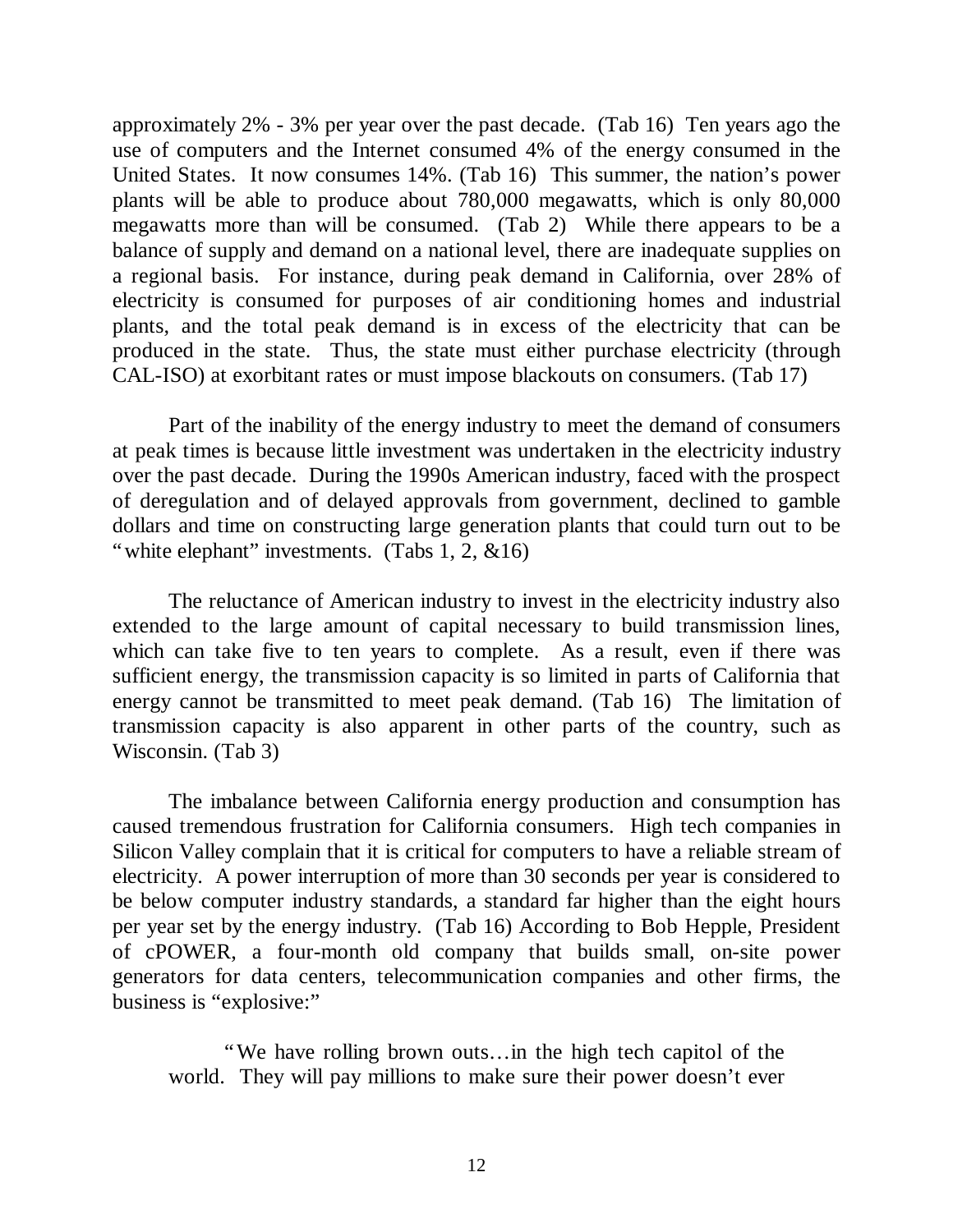go out. They are starting to realize the fragile nature of the grid." (Tab 17)

At the same time residential consumers complain about the unstable prices. San Diego consumers, facing a 240% increase in generation charges over a 45-day period this summer, are particularly angry. (Tab 7) According to Michael Shames, Executive Director of Utility Consumers Action Network in San Diego:

"… this is just the beginning. This is obscene. ... San Diego consumers are "the ghosts of summer future." (Tab 17)

Patricia Randall, a San Diego senior citizen that lives on a fixed income states:

 "I'm moving my food next door and unplugging the refrigerator…" (Tab 50)

The average bills for San Diego customers have increased from 1999 to 2000 as follows: (Tab 46)

|                       | <b>July 1999</b> | <b>July 2000</b> |
|-----------------------|------------------|------------------|
| Residential           | 49.50            | 100.30           |
| <b>Small Business</b> | 166.00           | 334.00           |
| Schools               | 4,441.00         | 8,691.00         |
| Supermarkets          | 19,204.00        | 41,868.00        |
| Hospital              | 79,072.00        | 173,048.00       |

Attached as Tab 25 and Tab 27 are letters to the editor of the San Diego Union Tribune expressing anger about deregulation. In fact, the anger is so strong that Senator Steve Peace, who authored the deregulation bill in California, is asking consumers to express their anger by withholding payment on their July bill. (Tab 47) The consumer revolt is so strong that 50% of San Diego residents recently indicated in a poll that they would start withholding utility payments. (Tab 47) Senator Peace has now declared:

"(The state) needs to tell the feds that the power market is not functional in the west and these prices shouldn't be passed on to the consumers." (Tab 48)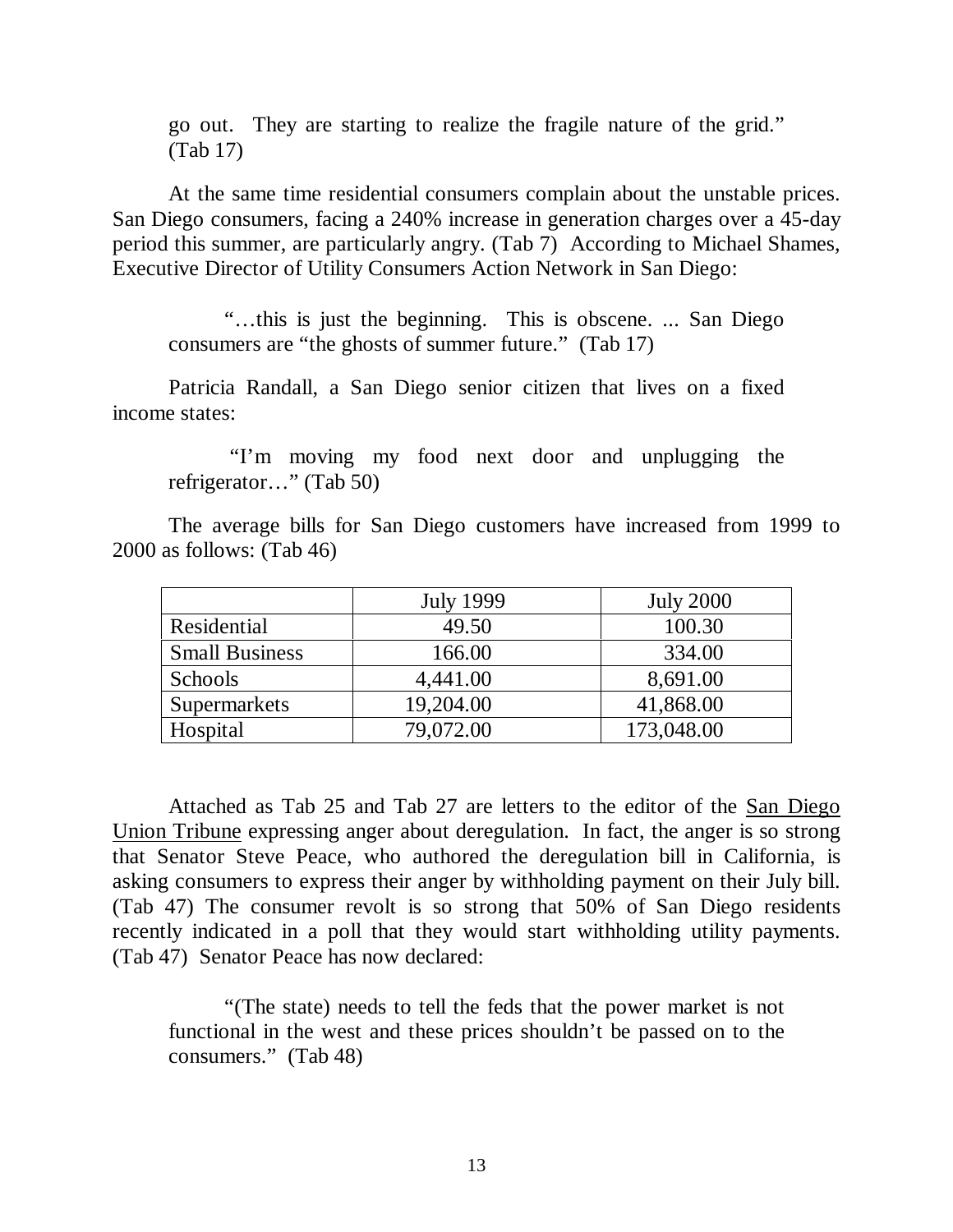The southern California region will be billed \$500 million more this year than last year because of deregulation. (Tab 48) Analysts of the California experience conclude that deregulation should not have occurred until there were adequate energy generators and transmission line capacity to create a competitive environment in the marketplace. (Tab 17) During peak demand the capacity of the electricity industry is so tight that even a small generator with a small market share can charge prices far in excess of the cost of production. (Tab 23) For instance, on June 13, 1998, CAL-ISO paid a record \$9,999 per megawatt, which is produced by the Los Angeles Water & Power Company for \$70. (Tab 17) Unlike other products, the consumer cannot acquire and store an inventory of megawatts to use when there is a shortage of available electricity. As a result, during peak demand periods virtually all generation companies can demand extremely high prices.

Senator Peace, the author of the deregulation law in California, is now conducting legislative hearings to determine whether the deregulation law should be repealed. (Tab 45)

Republican Congressman Brian Bilbroy from San Diego has vowed to hold congressional hearings on whether federal deregulation should continue. (Tab 47)

These price increases have been likened to a multi-billion "energy tax." (Tab 35) At present heavy industries in Oregon, Washington and Montana have cited power bills as a reason for job cuts. Dixie Land Lumber in San Diego operates 12 warehouses locally and has its utility bills at some locations rise from \$7,000 to \$10,000 and more. Hamid Daudani, the company controller, states his company "can take a little bit of this, but not much more." (Tab 19)

2.2.2. *NEW YORK EXPERIENCE.* The New York Times notes that "Deregulation, which promised more competition, more alternative power sources and lower costs to consumers, appears to be playing transitional tricks… " (Tab 9) The Times attributed a 19-hour Manhattan blackout in July of 1999 and blackouts this summer to the fact that the deregulation process began when the City did not have access to sufficient alternative power sources. (Tabs 40, 42). When Consolidated Edison, the local distributor, purchased electricity on the spot market this summer it passed on a 30% increase in rates to 2.8 million accounts, an act described by Mayor Giuliani as "outrageous." (Tabs 9, 40) The New York City Council is now holding hearings on the issue and the Times called upon the legislature and governor to provide more oversight. It points out that competition won't work if there is insufficient energy sources during peak periods. (Tab 9) Time Magazine noted the following: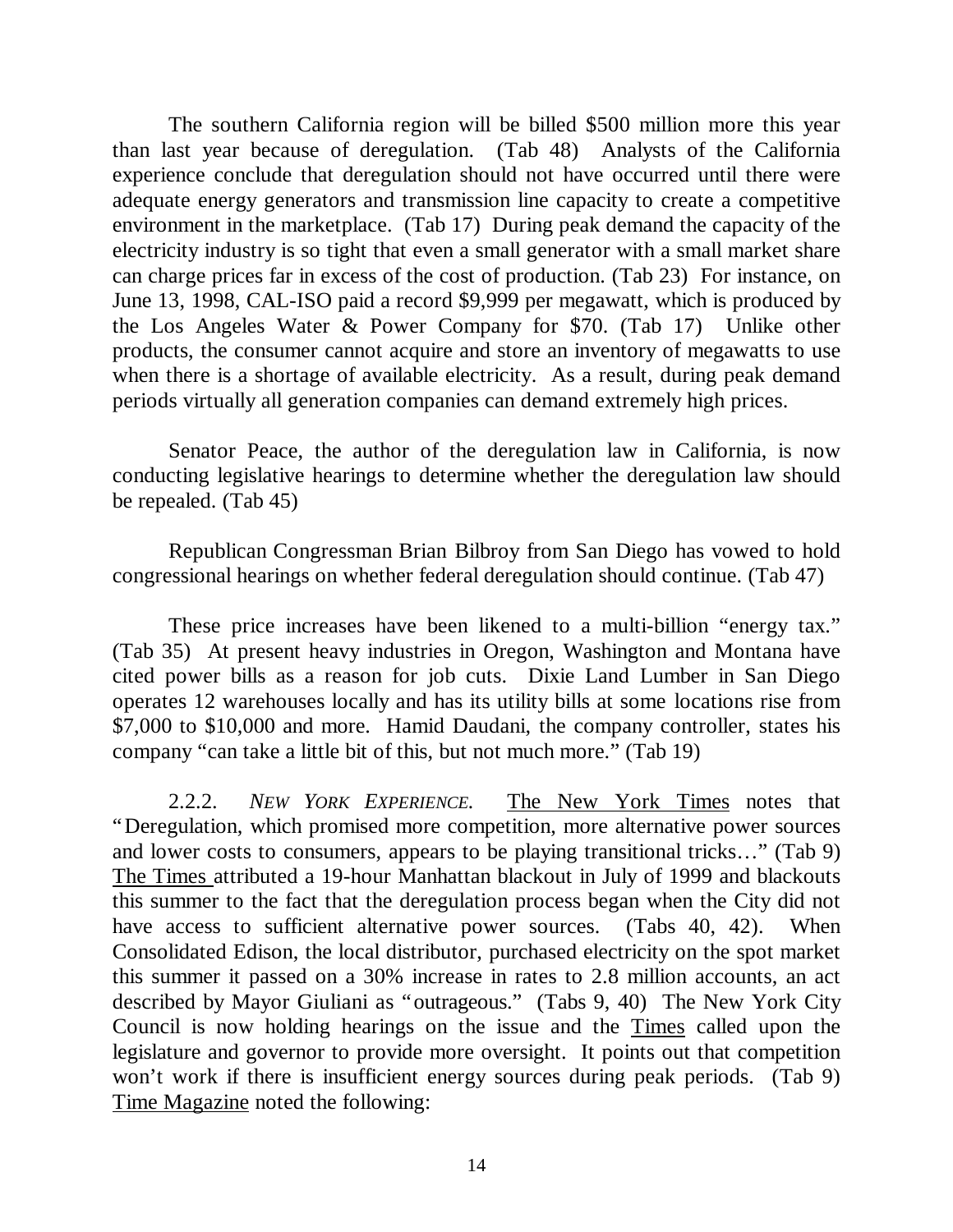How can power companies be short of power? Under deregulation, vertically integrated utilities like SDG&E and Con Ed (as in Edison, as in Thomas Edison, the man who electrified Manhattan) were allowed to sell their power-generation businesses and become middlemen that buy electricity on the open market from new generator operators and distribute it to their customers. "We work hard to find the best deal for our customers," says Steve Bram, Con Ed's senior vice president of central operations. "But we're at the mercy of the sellers." Those sellers, on the other hand, are at the mercy of--wow!--no one, and with capacity shortages driving up unregulated wholesale prices as much as 50 to 100 times the normal rate, they're doing quite well. "Owners of power plants can extract monopoly rents," notes Edward Smeloff, executive director of the Pace University Law School Energy Project. (Tab 42)

2.2.3. *EXPECTED MINNESOTA EXPERIENCE.* Minnesota utilities own roughly 9000 megawatts of generating capacity within the state. Yet the state's utility consumers currently use over 11,500 megawatts of electricity at the time of the state's summer peak demand and over 10,500 megawatts at the winter peak demand. Minnesota utilities own or have purchase agreements for over 1,500 megawatts of power production outside of the state, predominantly in North Dakota and Manitoba. In other words, Minnesota is like California in that it depends on low cost power produced outside of the state to meet demand and keep electricity prices low.

Currently, the transmission capacity between Minnesota and states to the south and east is limited. (Tabs 3, 20). Minnesota and Wisconsin utilities are planning a number of new power lines, however, which will have the effect of linking low-cost power plants in Minnesota, North Dakota and Manitoba with consumers in states like Illinois, which have higher electricity costs. As in California, this will give higher-cost markets outside of Minnesota greater access to the low-cost power currently accessible to Minnesota. And, as in California, the result is likely to be reduced power availability and higher prices. (Tabs 17, 46)

Because Minnesota is a low-cost energy state as compared to other states, the results here could be even more dramatic than in California. For example, the estimated average cost of producing a kilowatt-hour of electricity in Minnesota is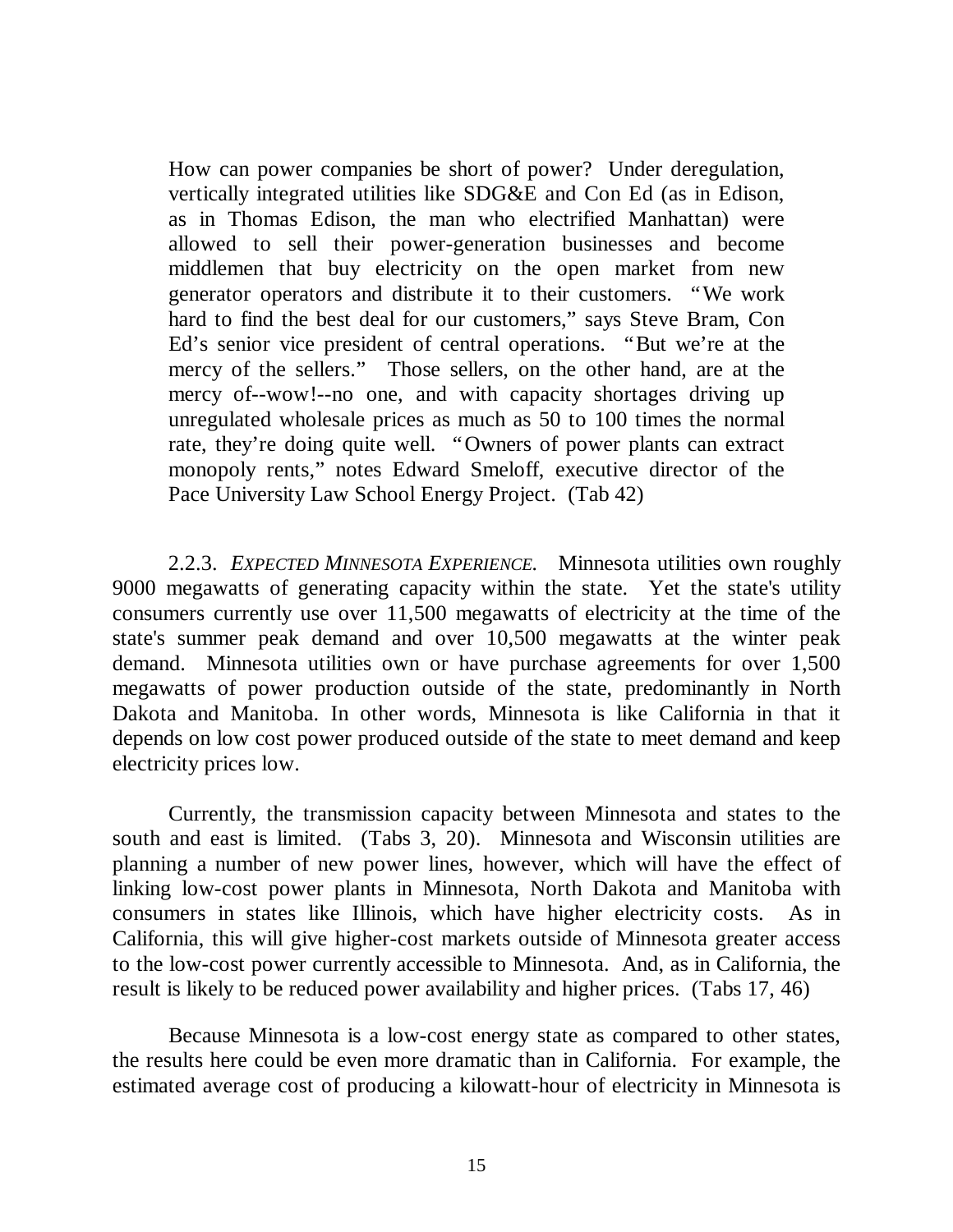2.9 cents. In North Dakota, it is 3.1 cents. By contrast, the estimated average cost of production in Illinois is 5.1 cents per kilowatt-hour. (Tab 30) Increased transmission capacity between Minnesota and Eastern Wisconsin will allow consumers and energy marketers in Illinois' deregulated electric industry to bid up the prices for low cost Minnesota, North Dakota and Manitoba energy.

Under current law Minnesota investor utilities must sell energy within their trade area at rates which are established by the Minnesota Public Utilities Commission. Under deregulation, Minnesota utilities would be free to charge a higher market price created when Illinois producers and consumers bid higher prices to buy our low-cost electricity.

2.2.4. *CONCLUSION.* Because Minnesota is a low-cost energy state relative to others, the likely impact of deregulation is adverse to residential and small business consumers. Competition from consumers of other states -- particularly Illinois -- will raise the price of electricity currently available in Minnesota. Any legislation to deregulate the electricity industry should realistically evaluate the economic impact of such legislation on Minnesota. Minnesota should be reluctant to deregulate until it has sufficient long-term generation capacity to economically support its consumption at peak periods.

**2.3. Even When There Is Sufficient Energy Capacity To Serve The Consumers In A Geographic Area, The Electricity Market Is So Dominated By A Few Generation Companies That They Can Engage In Monopolistic And Oligopolistic Pricing Behavior. The Antitrust Laws, However, Are Not Effective To Protect The Consumer In This Area.**

For a competitive market to work, there must be an adequate number of sellers and buyers who will readily and knowingly negotiate on the price and quality of a product. If there is an insufficient number of competitors to impose such discipline on the market, a few companies can dominate the market and charge excessive prices.

2.3.1. *BRITISH EXPERIENCE*. In 1990, the United Kingdom deregulated its electric industry. Since that time economists have concluded that the British have paid excessive prices due to the market power of a few generation companies. (Tab 22) For instance, in 1992 the Office Of Electricity Regulation ("OFFER") investigated a rapid rise in rates after deregulation started. OFFER determined that two generation companies, National Power and Power Gen, accounted for 70% of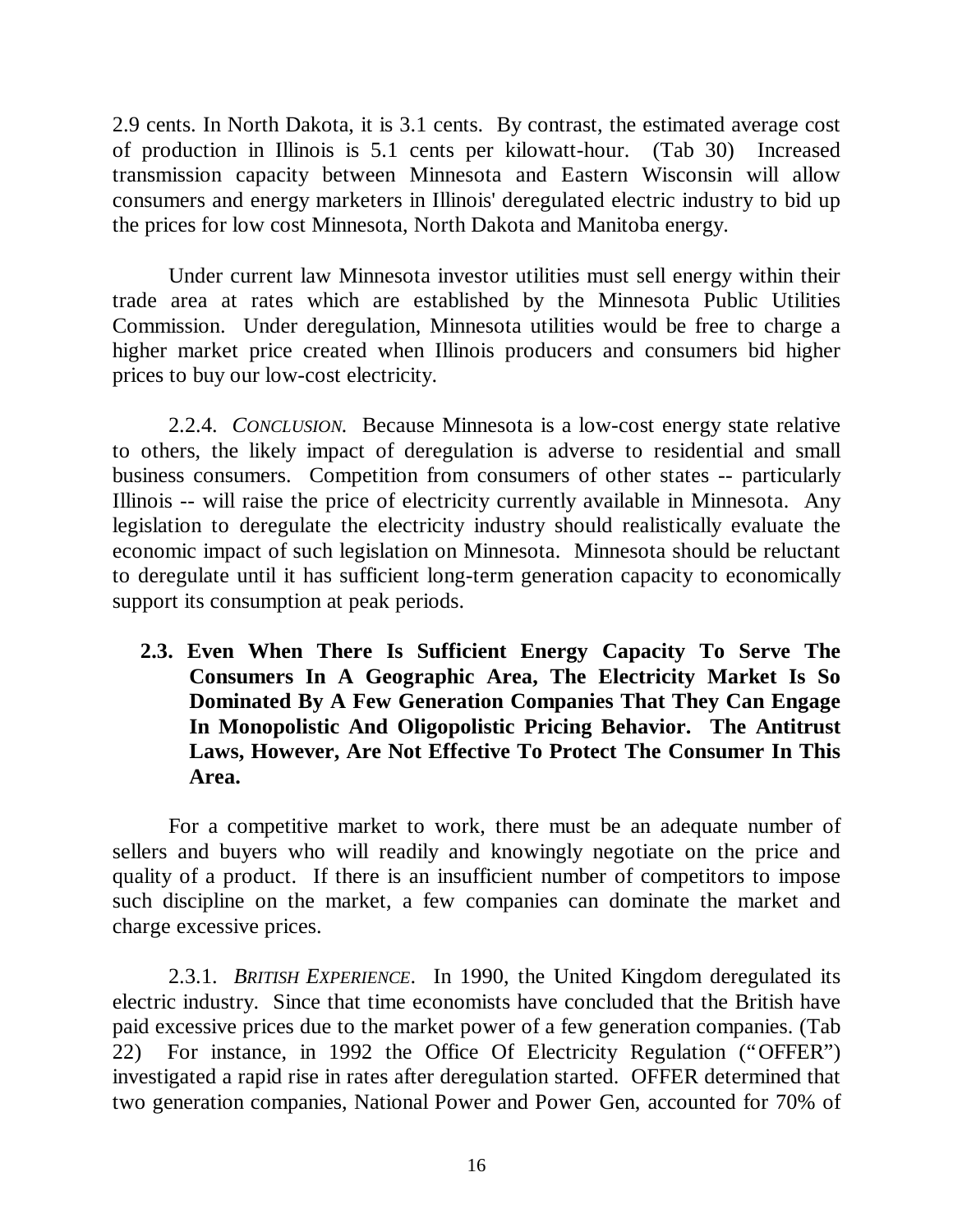the energy pool. OFFER found that on several occasions Power Gen took generation plants "off line" in order to reduce the supply of electricity in the market and raise rates. (Tab 22) One economist found that National Power and Power Gen consistently charged prices 20-30% above the predicted competitive price. Other economists reviewed the period of 1991 through 1995 and found evidence that both Power Gen and National Power "gamed" the shutdown of generators in order to tighten the market and charge excessive prices to consumers. (Tab 22)

2.3.2. *MINNESOTA HHI INDEXES*. Minnesota has a highly concentrated energy market. The Federal Energy Regulatory Commission ("FERC") and Department of Justice refer to the Hirfendahl Hirsch Index ("HHI") as a guide to whether adequate competition exists in a particular market. An HHI of 1800 indicates that a company has such strong dominance in a market that there is likely to be insufficient competition to maintain a fair price. According to FERC records, NSP has an HHI of over 3,000 in its Minnesota market. (Tab 32) Minnesota Power has an HHI of 2737 in its market. (Tab 32) Seven of the largest generation companies in Minnesota have HHI levels above the 1800 level during peak demand. (Tab 38)

These levels of concentration are particularly difficult in the electric industry, which as noted earlier is prone to monopoly pricing during peak demand. The experience in England and California demonstrates that the electric industry is especially vulnerable to market power because of the inability to store electricity, the necessity of its consumption, the lack of alternatives (or "inelastic demand") and the need to balance generation and supply to maintain reliability.(Tab 23)

2.3.3. *CONSUMER INERTIA.* There must be a "willing consumer" or a "shopper" in order for a competitive market to efficiently price a product. The experience with electricity deregulation, however, is that most residential and small business consumers do not quickly change vendors. Indeed, at least one publication asserts that the incumbent utility essentially "owns the customers." (Tab 6) Consumers, seeing little advantage in switching from the incumbent utility to a new supplier, are said to be ruled by inertia. (Tab 6) For instance, in Pennsylvania residential consumers report that they could not find competitive alternatives to the incumbent provider. (Tab 37) The Pittsburgh Post Gazette attributed it to:

"the fact that households just don't use enough electricity. Many companies are eager to compete for lucrative commercial and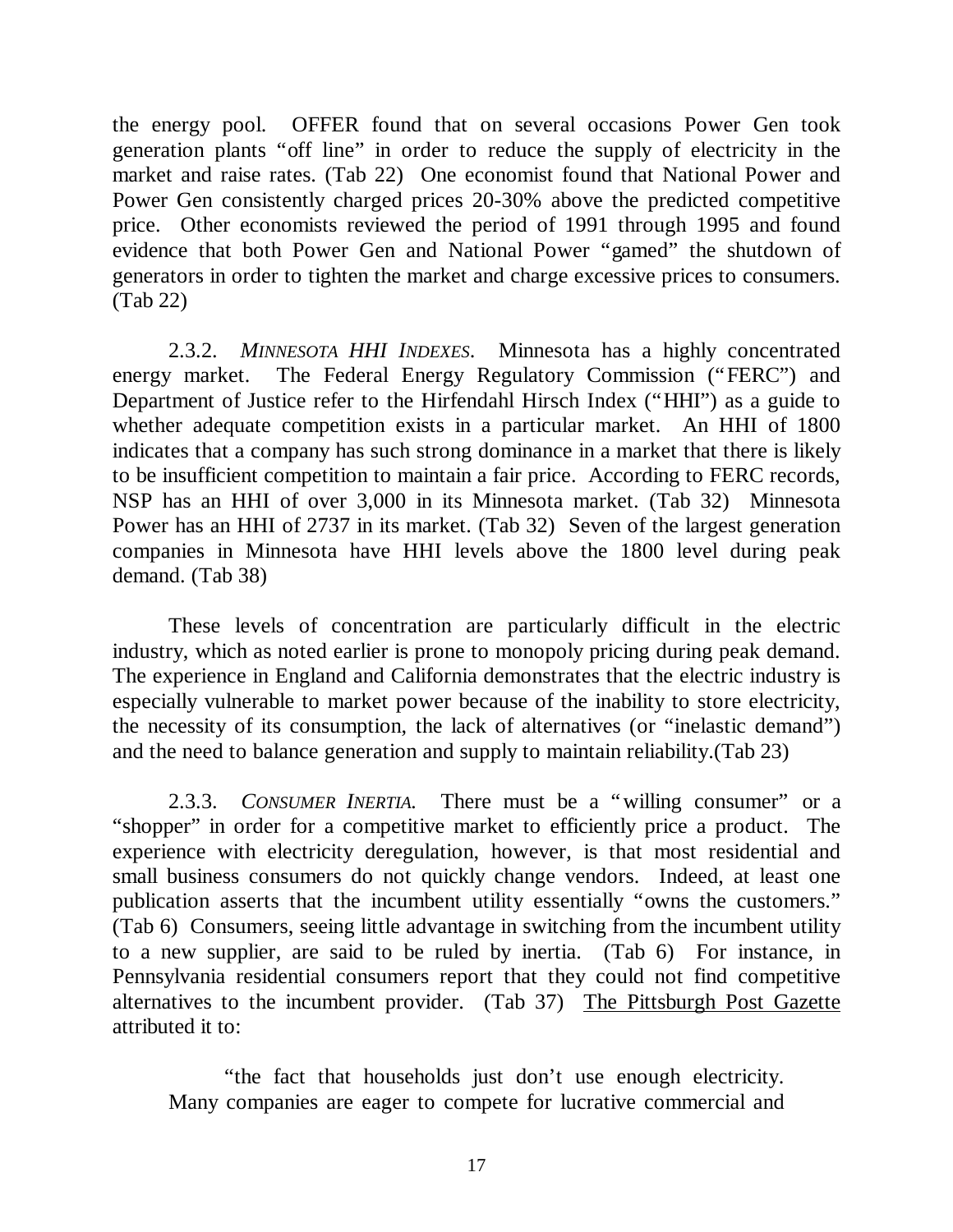industrial accounts. Far fewer are willing to spend the money and hire the people to attract small usage residential customers." (Tab 37)

It is estimated that the cost of getting a residential consumer to switch from one generator to another may be as high as \$600. (Tab 6)

2.3.4. *PREDATORY PRACTICES*. Because several geographic markets in Minnesota are dominated by an incumbent generation company, and because it is difficult and expensive to move residential consumers from one company to the next, Minnesota's electricity market may be open to predatory practices that shut out effective competition. Predatory pricing is a marketing tool whereby the incumbent utility company can defeat the entry of another competitor in a geographic market. For instance, if a competing generation from out of state desires to market its electricity to a business in a state, the local incumbent utility can defeat the challenge by simply lowering its price for electricity to the target business at a price below the cost of generation. The incumbent utility would continue to keep the price low until the out-of-state generator recognized that it would not be able to put together a critical mass of customers to which it could efficiently sell power in the state. The incumbent utility could subsidize the deep discount to the target business by "cost shifting" those costs to smaller residential customers who are not being solicited by the out-of-state generation company. The reason why the out-of-state generation company will not solicit the residential consumer is because of the estimated \$600 in marketing costs per customer. (Tab 6) Under these circumstances, the out-of-state company cannot economically afford to compete. Once the out-of-state generator concludes that the incumbent utility will fight the solicitation of consumers by using "predatory price" tactics, it will then leave the market, at which point the incumbent can once again raise its rates.

2.3.5. *ANTI-TRUST LAWS ARE LIMITED IN THEIR APPLICATIONS TO THE ELECTRICITY MARKET.* U.S. Department of Justice Principal Deputy Assistant Attorney General A. Douglas Melamed recently testified to Congress:

"The authority of the Department of Justice to enforce the antitrust laws with respect to the electric power industry does not sufficiently address the ability of electric utilities to exercise market power that can thwart free competition within the industry. The antitrust laws do not outlaw the mere possession of monopoly power that is the result of skill, accident, or a previous regulatory regime. Antitrust remedies are thus not well-suited to address problems of market power in the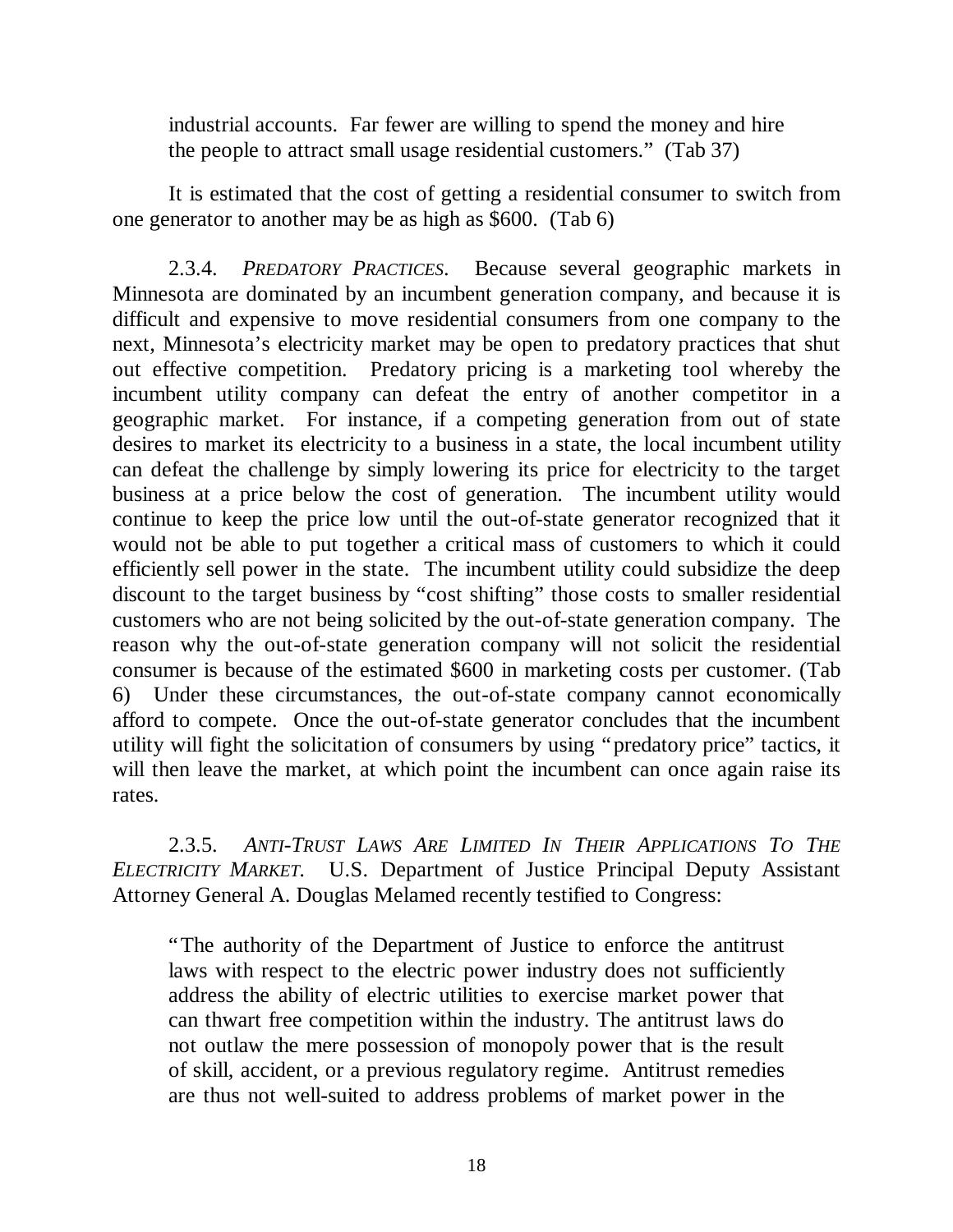electric power industry that result from existing high levels of concentration in generation or vertical integration." (Testimony before the United States House of Representatives, Committee on the Judiciary, July 28, 1999.)

## **2.4. THE PROTECTION OF LOW-INCOME CONSUMERS IN A DEREGULATED SYSTEM MAY BE ADVERSELY AFFECTED. BY BUNDLING ELECTRICITY WITH OTHER PRODUCTS A UTILITY CAN ENCOURAGE LOW-INCOME CUSTOMERS TO "VOLUNTARILY" TERMINATE SERVICE.**

2.4.1. *UNIVERSAL SERVICE RULES.* Heating, air conditioning and night lighting are necessities of life in today's world. In the current regulated system, the monopoly utility must offer electricity to all customers in its service territory, even if the customers are unattractive because of low income or location. (Tab 39) In exchange for its monopoly market, the distribution utility must also comply with universal service rules which protect the least fortunate customers. These universal service rules prohibit service disconnection during severe weather and authorize rate reductions for certain classes of people.

2.4.2. *BUNDLED PRODUCTS*. The guarantee of universal electricity service for all consumers may be impeded by a deregulated electric industry. Even if such universal service rules were incorporated in a state's restructuring law, competitive companies can find ways to discourage low income or "high risk" consumers from being serviced by them. (Tab 39) One way to reduce the number of such accounts is to bundle the electricity product with other products in such a manner that it will discourage low income customers from continuing service with the company.

For instance, a distribution utility and a generation company could offer electricity alone at a rate higher than what a truly competitive market would support, and then discount the price to a low level if the customer agrees to purchase cable television access, Internet access, appliance maintenance or warranty contracts, or other products such as burglar alarms, fire alarms, and appliances. (Tabs 4, 6) By discounting the electricity price when bundled with luxury products, the utility company discourages low income customers from purchasing service.

Such a practice is common in other industries. For instance, automobile insurers will commonly offer a 20% to 25% discount on auto insurance if the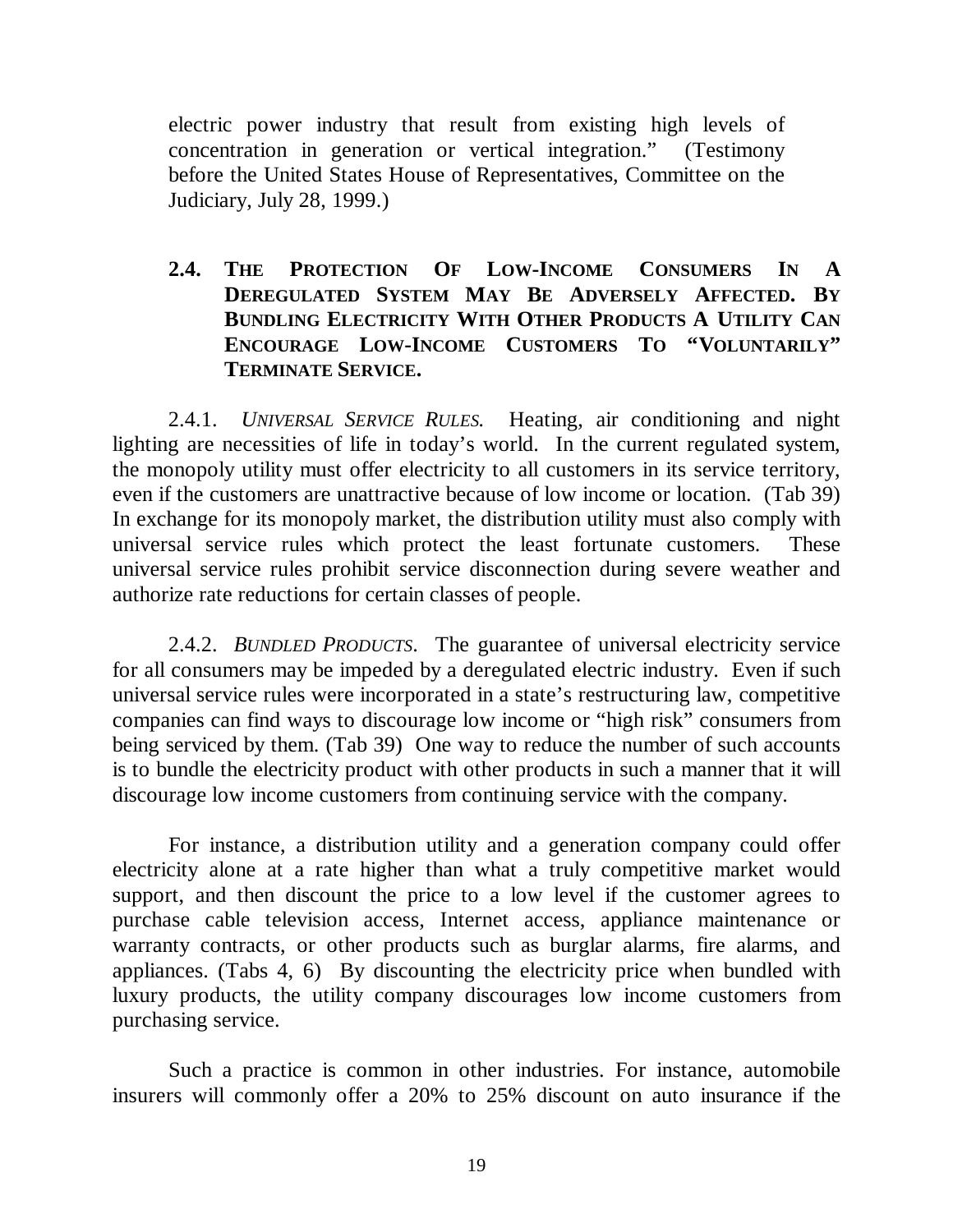policyholder purchases homeowners coverage from the same insurer. The net effect of this "discount program" is that policyholders who don't own a home pay approximately 20% higher rates for automobile insurance. Many insurance companies utilize such a discount program.

The electricity industry is very open about plans to bundle products, such as bundling the price of electricity with the purchase of cable TV access and high speed Internet access. An energy executive foreshadows the block of customers that are the target market:

"People today are educated and they have money. If you have 3.5 million customers mostly educated and pretty well off - there are pockets where that's not true - but there are huge groups that fall into that category. We ought to be able to sell to them." (Tab 4)

Low-income individuals, however, do not have ability to pay for or have access to cable television and the Internet. Larry Irving, Assistant Secretary for Communications and Information at the U. S. Department of Commerce, noted the following on July 8, 1999 at the National Press Club:

"Income plays a significant role in the level of access to computers and the Internet. High-income households (earning more than \$75,000) are 20 times more likely to have access to the Internet as households at the lowest income levels. (Tab 4)

Those in rural areas, across all income levels, are lagging behind households of similar incomes in urban areas in central cities. A low-income household in a rural area has a less than 1 in 30 chance of having Internet access at home. A rural, Black household has less than a 1 in 13 chance of having home Internet access." (Tab 4)

Mr. Irving also noted that there is a racial divide with regard to the purchase of such products:

"If you are Black or Hispanic, your chance of having Internet access at home is less than 1 in 10. To put it another way, 90% of Blacks and Hispanics do not have Internet access at home." (Tab 4)

Low-income consumers can be unprofitable to an energy company. Because of the universal service rules, an energy company is unable to quickly terminate the service of a low-income consumer who cannot afford to pay the electricity bill.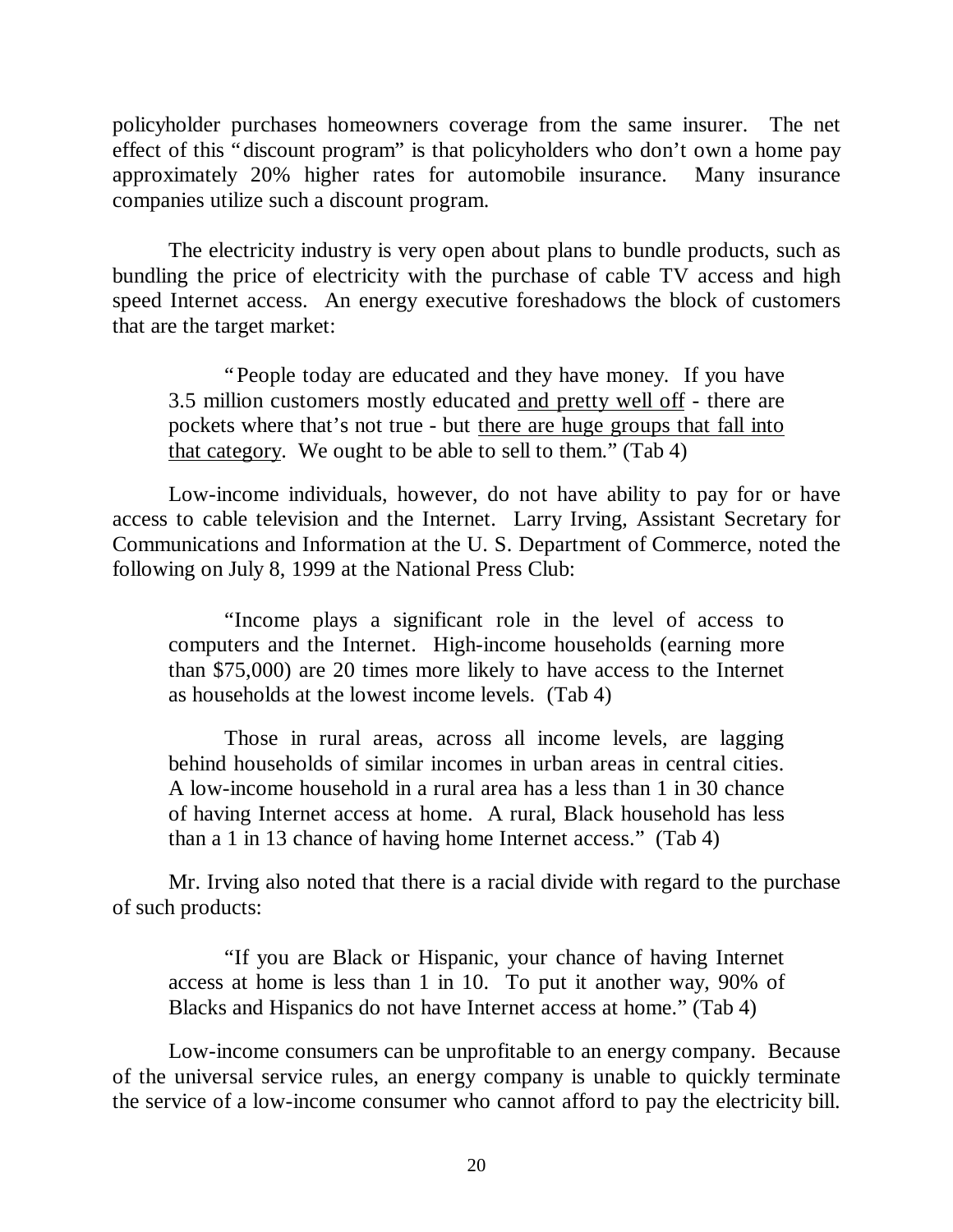Because low-income consumers traditionally have received discounted rates, cold weather discontinuation deferrals and other subsidies, an energy company who is able to "encourage" low-income customers to terminate service is in a far better economic position. By pricing electricity at a rate higher than a competitive market, and by giving a discount to the price of electricity if it is bundled with cable access, Internet access, and other products, the energy company will be able to push away the low income consumer.

# **2.5. THE EXPERIENCE OF ELECTRICITY DEREGULATION IS THAT ENVIRONMENTAL CONCERNS ARE GIVEN LITTLE CONSIDERATION.**

Nationwide, the electric industry is responsible for 30 percent of greenhouse gas emissions, 68 percent of sulfur dioxide emissions, 25 percent of smog precursors (Tab 21) and a large share of toxic metal emissions, including mercury. Competition in the electricity industry forces the energy companies to sell the cheapest energy. As it turns out, the cheapest electricity is on many occasions the dirtiest electricity. At present, over 600 coal and oil burning plants have been exempted from the strict emission limits that newer plants must meet under the Clean Air Act. This exemption makes it cheaper to run these older, dirtier plants and rewards their owners for creating more pollution. (Tab 18) The Environmental Protection Agency notes that dozens of utilities have increased the capacity of coal fired plants in violation of health-based air quality rules, with the worst offender illegally emitting pollution over a year equal to the exhaust of 1.5 million automobiles. (Tab 18)

In addition some utilities are trying to bring a motley assortment of old, inefficient plants back from retirement. Detroit Edison has fought for the past two years to restart a 50-year old coal fired plant, which was mothballed over a decade ago. (Tab 18) Illinois Power has already reactivated five oil-fired units that were previously closed. (Tab 18) In January the air quality officials from eight northeastern states wrote to EPA Administrator Carol Browner expressing concerns about the air quality deterioration because of the start up of these plants. (Tab 38) In Louisiana and Arkansas, Entergy is trying to revive a collection of decrepit plants closed for a dozen years. (Tab 18)

The energy industry has turned to the production of these polluting generation plants because of the increased demand for energy. While the increased demand for energy will take place whether or not electricity is deregulated, in a regulated system a utility company can pass on to the consumer, as part of the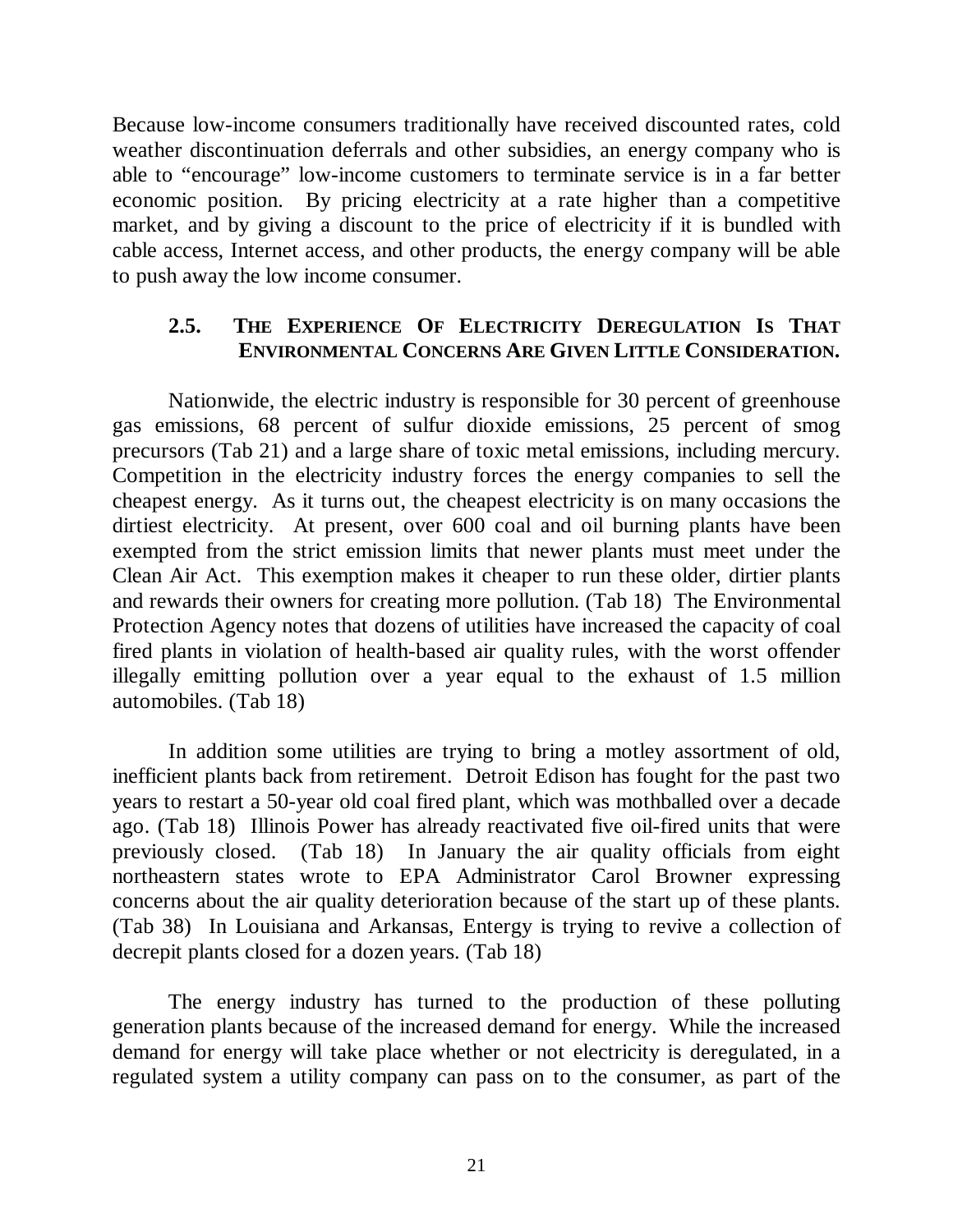regulated rate, the additional cost of a generator plant that is more compatible to the environment.

This is not the case with a deregulated or a competitive market where the consumer will choose to purchase electricity from plants that may produce cheaper energy but more emissions.

#### **2.6. ELECTRICITY DEREGULATION HAS ENCOUNTERED QUESTIONABLE TRADE PRACTICES THAT HAVE HARMED CONSUMERS.**

There have been many problems with consumer deception in the early stages of electricity deregulation. These deceptive practices include con artists who scam investors, energy suppliers that "dump" customers during peak demand times, and the "slamming" of shadow charges on to utility bills. Other deceptive practices include high pressure door-to-door sales pitches, "legalese" contracts which confuse the terms, signatures obtained from unauthorized persons, use of negative option ("opt out") solicitations, early termination penalties, and abuse of the elderly, the mentally ill and the vulnerable. (Tab 43)

2.6.1. *CONSUMER DUMPING*. The theory of electricity deregulation is that, with more generation companies competing for customers, electricity prices should be driven down. New Jersey and Pennsylvania which have always had some of the highest electricity rates in the country, jumped onto the deregulation bandwagon to get the benefit of lower energy prices. (Tab 11) In order to make sure that a customer would always have access to a utility company, the New Jersey deregulation law provided that the four existing electric utilities would be "default providers" who would provide power to customers if they were terminated by their competitive electricity supplier and could not find other alternatives. (Tab 11) As part of deregulation these "default utilities" sold their generation plants so that they could act as the local distribution utility. As a result, GPU Energy and Conectiv, two of the "default utilities," did not have access to long-term contracts with energy suppliers. (Tab 11)

When electricity deregulation commenced in New Jersey many electric generation companies ("suppliers") offered low prices to attract consumers. During the high demand season, however, these suppliers terminated contracts with the consumers or, if they were prevented from terminating the contracts, strongly "encouraged" the consumers to terminate the contract. As a result, the consumers were "dumped" onto the default utility companies, including GPU Energy and Conectiv. Because neither of these two companies had any generating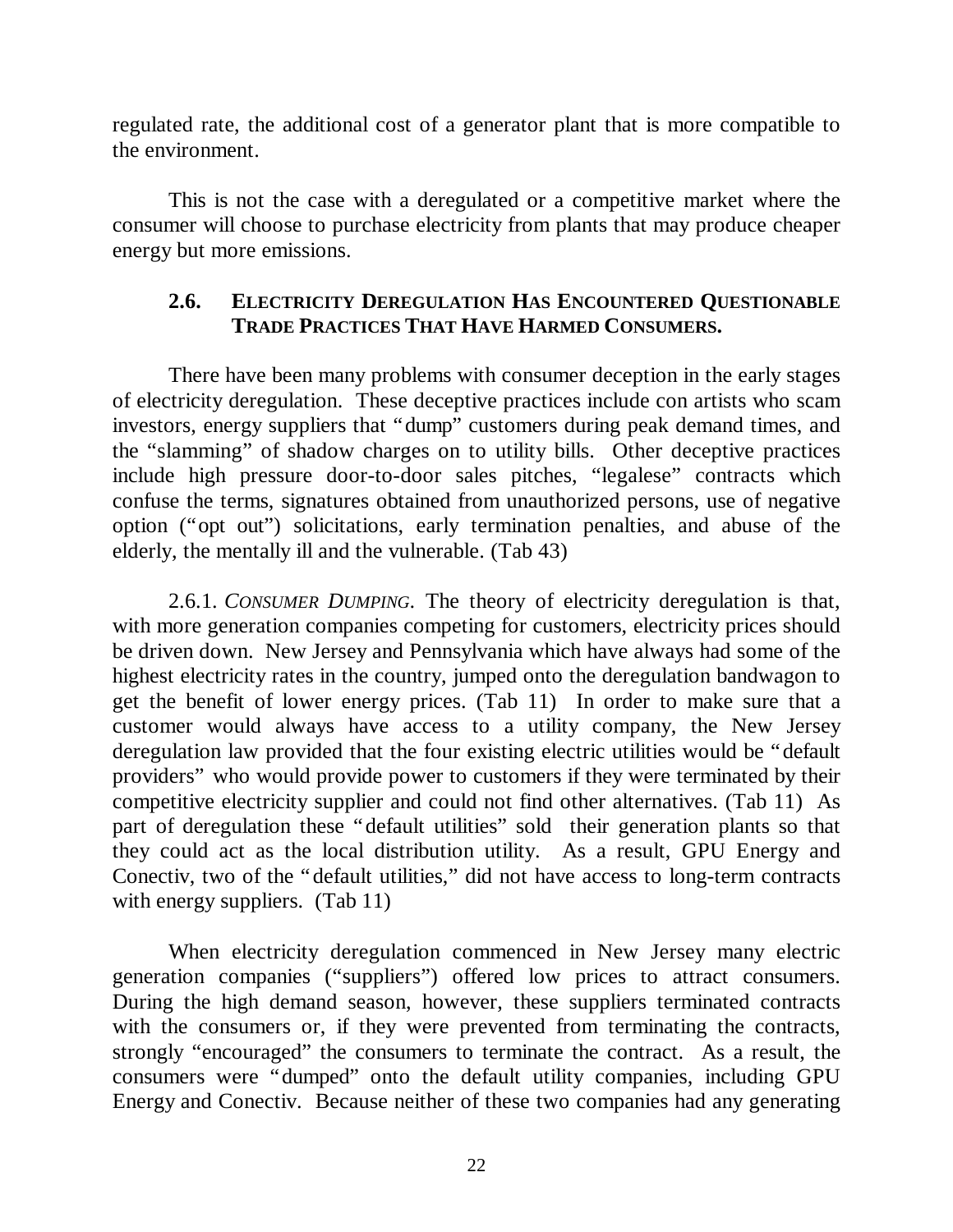capacity, they were forced to purchase electricity on the open market in order to service the customers that were "dumped" onto them by the energy companies. Ironically, both companies ended up purchasing the electricity from the same suppliers that "dumped" the customers. Because GPU and Conectiv had to pay higher prices for the electricity, these higher prices had to be passed then on to the consumer. Thus, consumers are forced to indirectly pay a higher cost for electricity generated from the same company that previously promised to sell it directly to them at a lower cost. (Tab 11)

The State of Pennsylvania also went through deregulation, and encountered the same "dumping" phenomena by suppliers. Like New Jersey, the State of Pennsylvania required the incumbent utility companies to be "default" suppliers for consumers who were terminated by a competitive supplier. Unlike New Jersey, Pennsylvania does not permit the distribution utilities to charge the consumers the higher price. (Tab 11)

The State of Massachusetts also encountered the same phenomenon. Massachusetts Electric Company recently requested the State to permit it to raise its rates by 54% on the 200,000 consumers who were "defaulted" to it. (Tab 8) The State of Massachusetts denied the rate increase, and as a result the company will incur a \$42 million loss. This loss eventually will be absorbed either by its investors or, more likely, be included in a higher rate increase for all of its consumers. When Massachusetts Electric increases its rates to pay for the dumped customers, its rates will probably be higher than the suppliers who dumped the consumers. (Tab 8)

2.6.2. *UTILITY BILLS.* The experience with deregulated utility bills in California has been similar to that of Minnesota consumers with telephone bills. A copy of recent statements issued by Pacific Gas & Electric Company and San Diego Gas & Electric is attached as Tab 29.

The statement of San Diego Gas and Electric is presented in a manner such that consumers will find it difficult to decipher the unbundled product. The statement indicates that the ratepayer's total charges are \$66.68. (Tab 29) The only clear charges stated on the bill are the electric energy charge that amounts to \$16.89, and the transmission/distribution charge which amounts to \$21.78. Although these charges are relatively straightforward, the consumer still has no way of knowing which part of the bill reflects the deregulated rate. Even though competition requires a knowing consumer that will force suppliers to compete on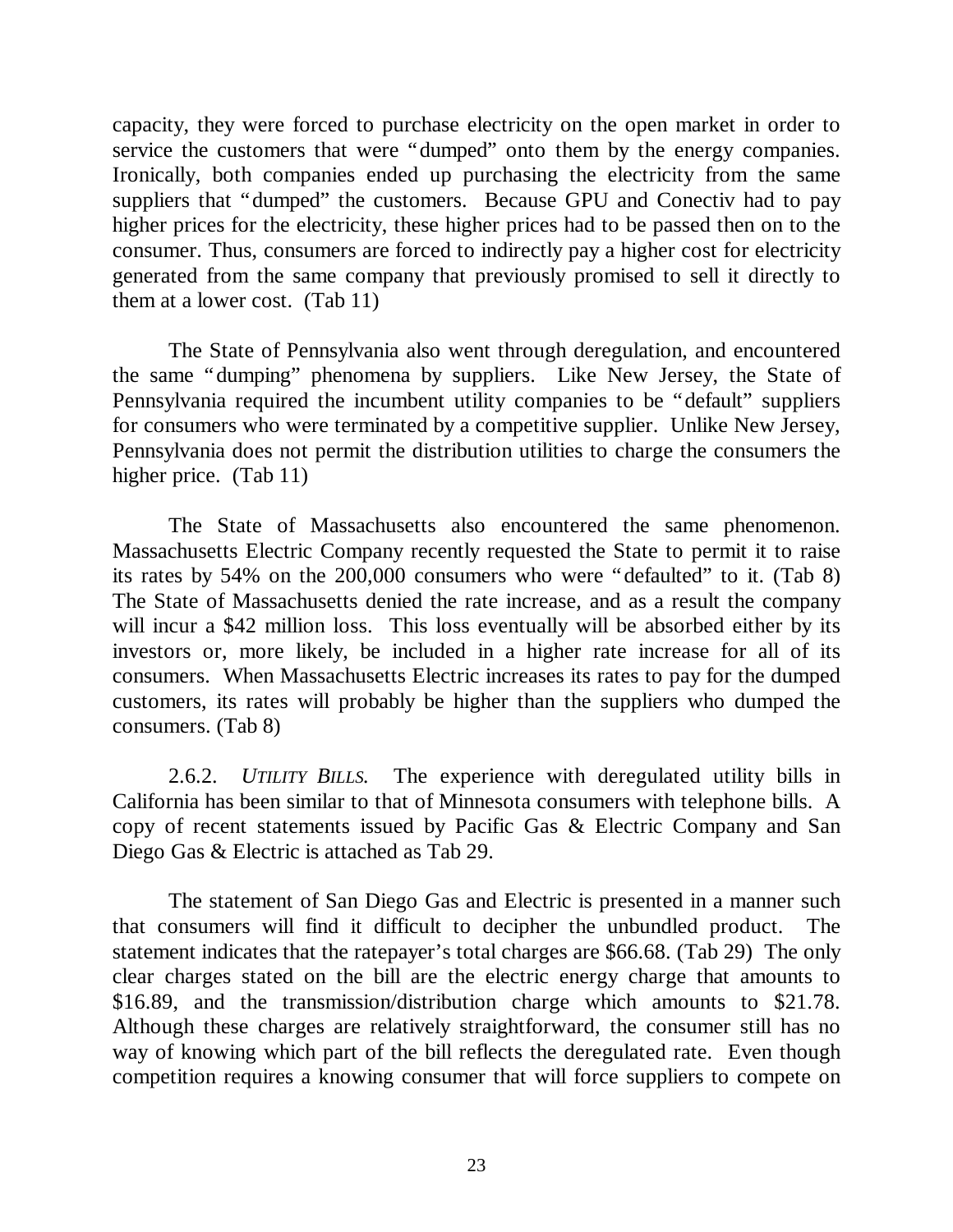the price and quality of a product, the confusion in the utility bill camouflages the information that consumers need.

The rest of the charges on the statement are poorly explained. For instance, at the top of the bill the company generously grants the ratepayer a 10% reduction in rates that is mandated by the legislature and amounts to \$6.67. (Tab 29) At the bottom of the bill, however, is an unexplained Trust Transfer Amount ("TTA") which is listed as \$6.69. The consumer is not advised that the legislative rate reduction is funded by the payment of the Trust Transfer Amount, which pays the cost of bonds issued to fund the legislated 10% reduction. The cost of the principal and interest over the ten years will in fact cost the consumer more money than the legislative reduction will save them.

The bill also describes the "stranded cost" charge as a Competition Transition Charge ("CTC"). The stranded cost, discussed in section 2.7 below, is set forth as \$12.05. (Tab 29) At no time is the ratepayer advised that this charge is to compensate the utilities for past investments which were deemed to be unprofitable and would render the company unable to compete in the open market. The customer must pay this amount even if it purchases its energy from a competitor.

Finally, the bill also includes a Public Purpose Program charge of \$2.30 and a Nuclear DT Commissioning Charge of \$.30. The statement gives no description as to the purpose of these charges, which is to finance low-income assistance, energy efficiency programs and the retirement of nuclear plants.

2.6.3. *SCAMS*. Among the crop of new, unfamiliar companies gearing up to sell power are a few shady operations intent on scamming the investor.

One case involves Christopher Mee, who owned a marketing company named Boston-Finney, based in Harrisburg, Pennsylvania. (Tab 12) When California enacted energy deregulation, Mr. Mee registered Boston-Finney as an energy service provider with California regulators and then began recruiting "independent marketers" who would recruit distributors to sell electricity to the California consumer. Each "independent marketer" was expected to pay a franchise fee to Boston-Finney. These marketers in turn were to recruit distributors who would pay a fee of up to \$300 to Boston-Finney as well as the recruiting "independent marketer." The business of the firm was supposedly to sell electricity to homeowners using power bought by Boston-Finney on the California Power Exchange. The company quickly developed an Internet presence as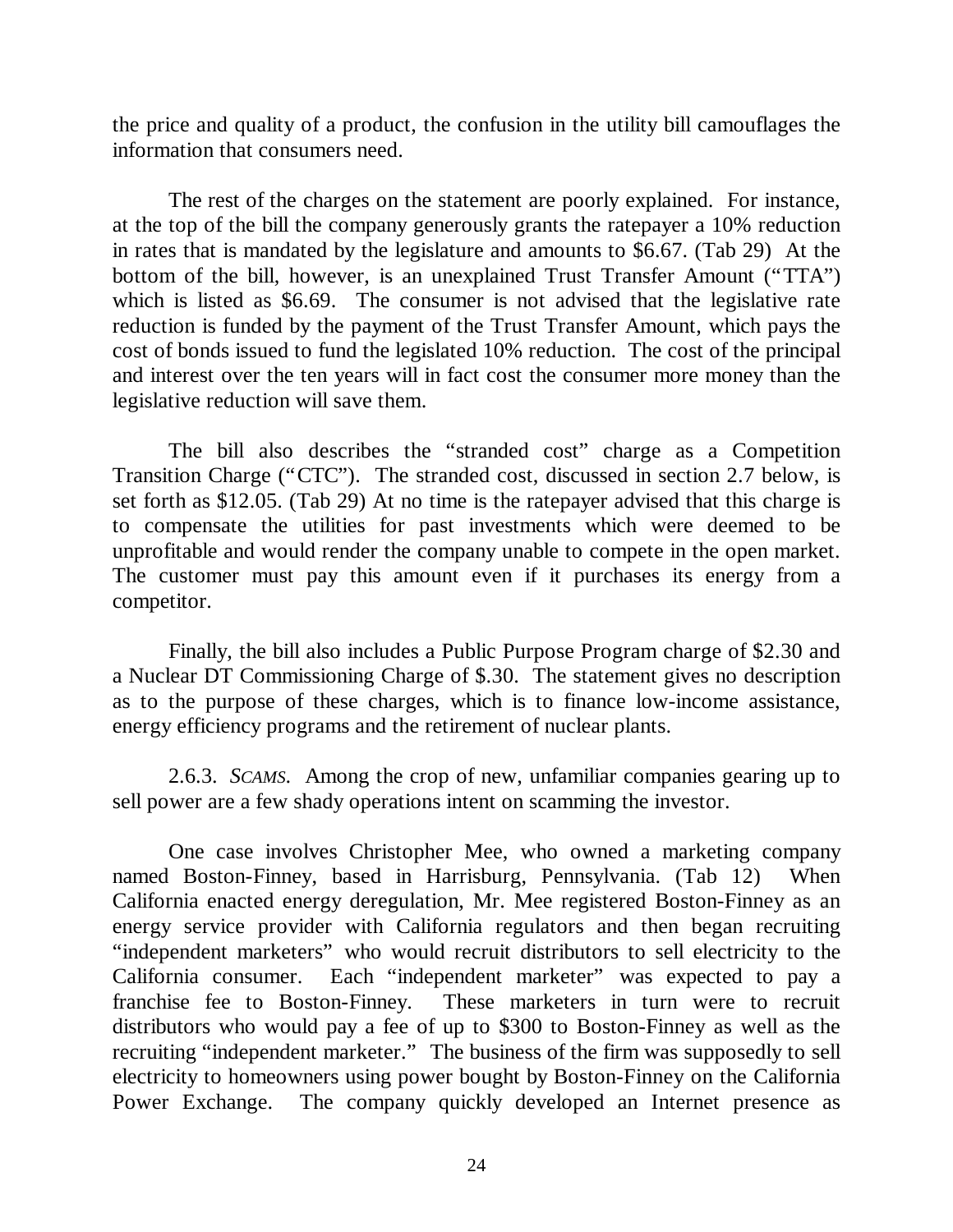marketers in search of new recruits trumpeted electricity deregulation on their web pages as a shortcut to riches.

The problem, however, was that Mr. Mee never made any arrangements for Boston-Finney to purchase electricity. "He didn't have an electric contract with the utility and didn't have anyone on board who knew anything about the business," says Kyle Devine, a spokeswoman for the California Public Utilities Commission.

Both the California and Pennsylvania Attorneys General sued Mr. Mee and Boston-Finney for violation of the securities laws, seeking restitution for approximately 8,000 people who were recruited in the scheme which bilked at least 20 million dollars from duped investors. (Tab 12)

2.6.4. *OTHER DECEPTIVE PRACTICES (Tab 43).* In Michigan, door-to-door solicitors wearing the uniforms of the incumbent utility company "switched" consumers to competing companies. Energy America LLC is under investigation in Maryland, Georgia, Ohio and New Jersey for high-pressure sales tactics. In Pennsylvania, a company is accused of forging the signatures of consumers on enrollment forms and of misrepresenting the identity of the vendor. Other abuses include the "switching" of prices and terms, use of prizes and gifts which confuse the terms of the enrollment, enrollments signed by children, and explaining the terms of English language contracts to foreign language consumers in a misleading fashion. (Tab 43)

# **2.7. MANY STATES THAT DEREGULATED ELECTRICITY HAVE ERRONEOUSLY ENRICHED UTILITY COMPANIES BY TENS OF BILLIONS OF DOLLARS WHEN THEY FORCED CONSUMERS TO PAY FOR "STRANDED COSTS".**

Monopoly utilities were able to build large-scale generation plants because they could depend upon long-term customer demand from their exclusive geographic trade area. When energy deregulation was first debated, industry experts predicted that the monopoly utilities would have to lower their rates in a deregulated environment so that they could compete with newer and cheaper energy generation companies. (Tab 36) If the monopoly utilities lowered their rates, however, they would not be able to pay for the capital costs that were incurred to build the old generator plants. (Tab 36) Industry experts calculated that there would be billions of dollars of "stranded costs" because utility companies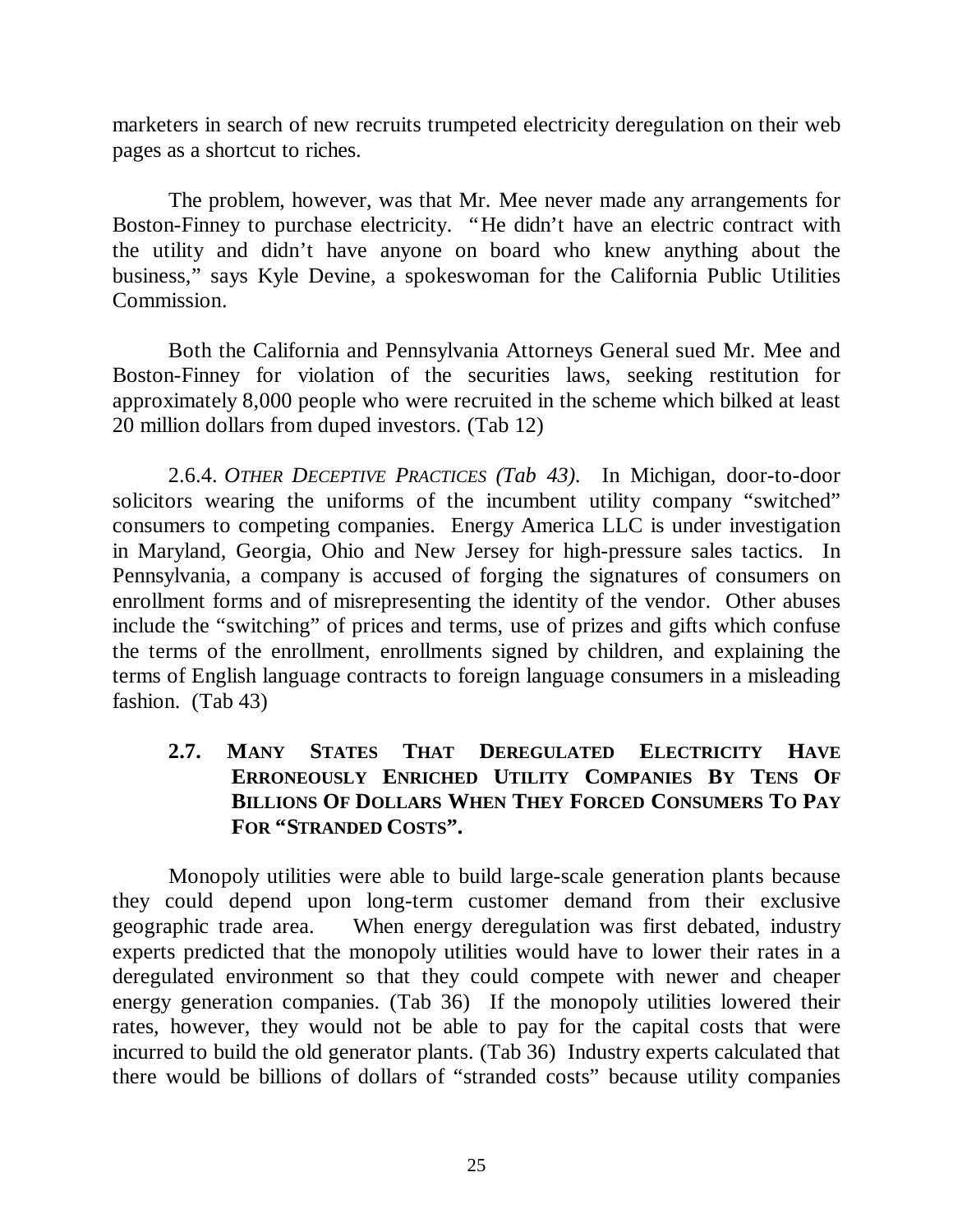would be unable to charge sufficient rates to pay for their debt service and investments in such plants.

Because of the above predictions, many of the states that initially deregulated the electricity industry went to great effort to make sure that the monopoly utilities, in order to compete in a deregulated market, would be able to recoup their "stranded costs." (Tab 36) For instance, in California the state sold bonds to pay off the utilities' so-called "stranded costs." These bonds are to be repaid by a "stranded cost" assessment collected from each consumer for the next ten years, who must pay the bill regardless from which generation company the consumer purchases its energy. The utilities in Pennsylvania were able to rely on the taxpayer, where the state agreed to underwrite bonds for the payment of "stranded costs." (Tab 36)

As it turns out, analysts today believe the industry is holding its own. (Tab 36) While the industry predicted that energy rates would decrease in a deregulated environment, the opposite has occurred. Because rates have increased in those states that have deregulated, what originally turned out to be a "stranded cost" now turns out to be a windfall for the utility company. As a result, the existing plants are more valuable then ever before. (Tab 36) For instance, five years ago Moody's Investors Service estimated the electricity industry's "stranded cost" at \$135 billion. Today, Moody's puts the figure at under \$10 billion. (Tab 36)

The irony of the current situation is that ratepayers in the deregulated states now pay higher electricity rates *and* an additional assessment to pay for the phantom "stranded costs". According to an analyst at Warburg Dillon Read in New York, American utilities are on track to generate over \$92 billion in free cash flow from 1999 through 2001. (Tab 36) In Pennsylvania alone, consumers will pay an extra \$21 billion to the old monopoly utilities for "stranded costs." (Tab 35) This charge-back to ratepayers is being severely criticized, with several groups noting that Pennsylvania consumers would have saved \$3.4 billion in 1999 alone if they had been allowed to simply pay the competitive market rate. (Tab 35) The average Pennsylvania consumer would save \$2300 during the deregulation transition period if they didn't have to pay for the utility's phantom stranded costs. (Tab 35)

Rather than utilizing this windfall to build new energy plants, many of the utility companies, such as PECO Electric Company of Pennsylvania, utilized the windfall to retire debt, buy back stock, and bolster first quarter earnings. (Tab 36) In other words, rather than building additional electrical generator plants, the utility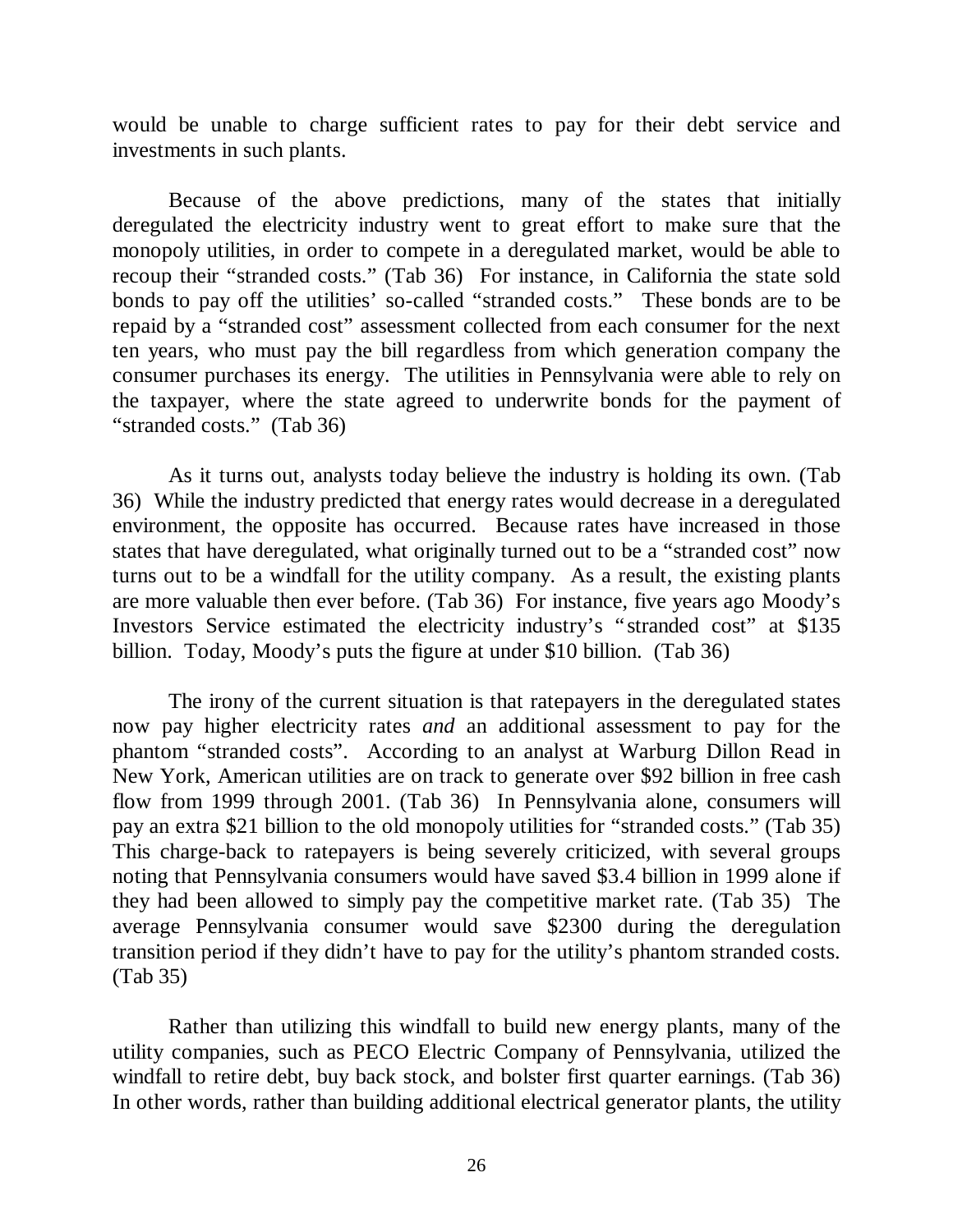company simply enriched the value of its stock. If PECO had not received the "stranded cost" subsidy the consumers would have had their rates cut by 40%. (Tab 36)

The lesson out of this experience is that policymakers should be wary of permitting utility companies to levy a mandatory "stranded cost" assessment on utility consumers. If there is to be a deregulated market, it should be a competitive one and not one where certain competitors are subsidized.

# **2.8. STATES THAT HAVE DEREGULATED ELECTRICITY HAVE EXPERIENCED CONSIDERABLE DIFFICULTY WITH RELIABILITY OF THE ENERGY MARKET.**

The interconnected power grid is the backbone of the \$215 billion electric services industry. (Tab 1) It is a backbone, however, that was built in an age of regulated monopoly service territories, and was never designed to support a competitive environment between electricity providers. (Tab 1) A competitive environment between electricity providers demands adequate transmission capability to service all areas in a territory as well as sufficient generation capacity such that the competitors will compete based upon cost. Without adequate system capacity competing providers will simply bid up the prices for scarce electricity.

Over the past ten years, approximately half of the states have partially deregulated their electricity market. During that same period energy producers have delayed decisions about building any additional power plants, or the transmission lines needed to transmit the power, because they don't know if they will ever recover those costs in a competitive market. (Tabs 1, 2) The grid capacity crunch that exists in the United States market today is in large part due to the fear of a deregulated environment. Utility companies are unwilling to risk the financial investment for an unknown return in a deregulated market. (Tabs 1, 2)

As a result, the transition period has been difficult in many parts of the United States. In June of 2000, CAL-ISO ordered rolling blackouts in San Francisco affecting approximately 97,000 consumers because of a shortfall in electricity capacity. (Tab 13) In late June, Detroit suffered power outages that caused people to be stuck in elevators and trains, to cause schools to shut down early, and caused the closing of courthouses. The 87,000 street lights and the 1,200 traffic signals in Detroit simultaneously were shut down because of the power outage. (Tab 2) Other power outages have occurred in New York, Arizona, New Mexico and in New England. (Tab 2) The experts predict that during the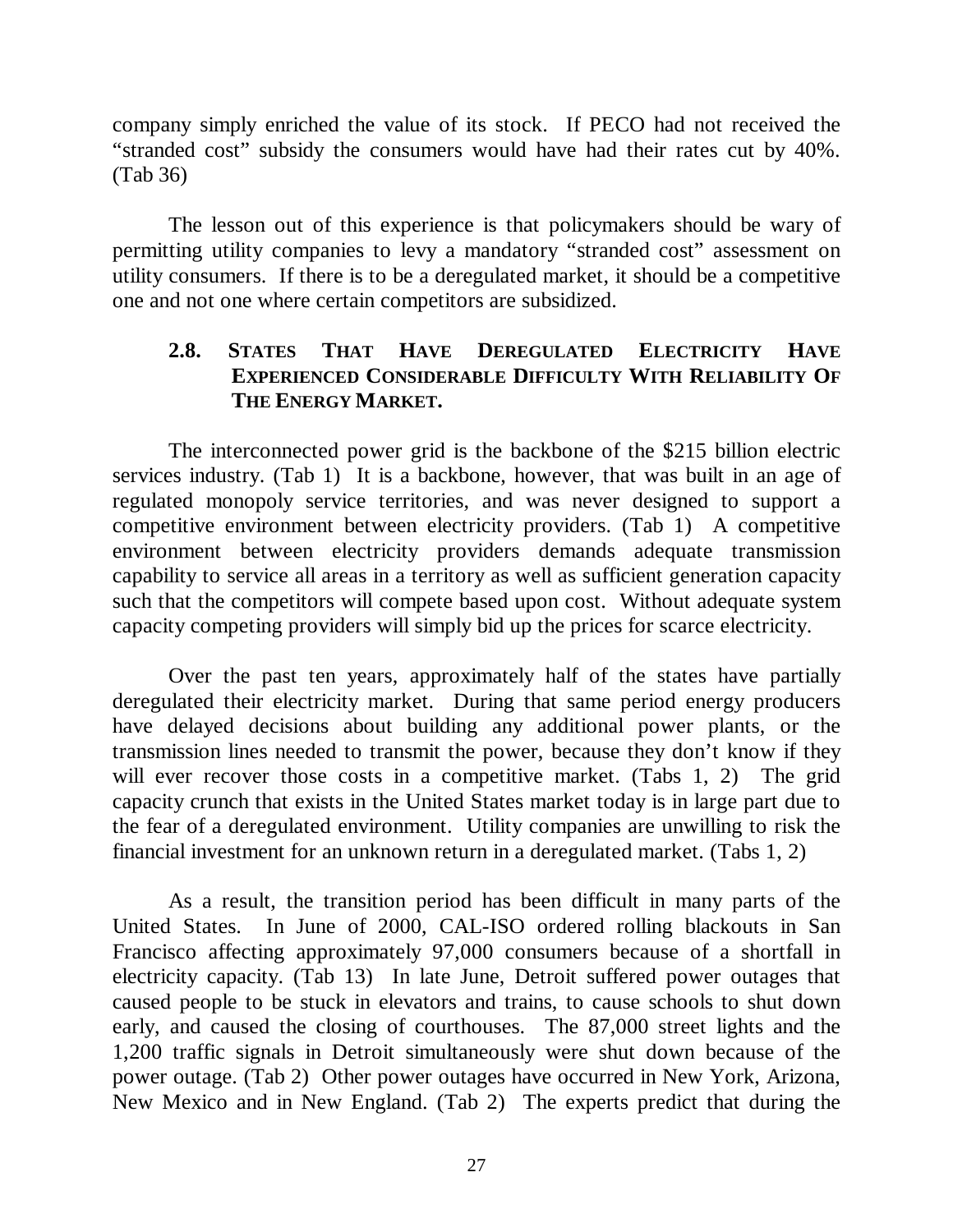summer of 2000 there will continue to be more periods of "power interruption," where utilities forcibly reduce voltage and power flows in order to avoid power outages.

Federal energy officials have expressed substantial concern regarding the reliability of the nation's electricity system. They note that brownouts and blackouts may replace the current concerns over the price of gasoline as we move through the summer. (Tab 17) To meet the challenges of impending competition, many utilities have engaged in a race to cut costs and have reduced investments in reliability related programs. Little attention has been paid to fixing the aging systems that are not large enough to bear the new interregional traffic. Without these investments, electricity deregulation only places additional stress on an already fragile system. (Tab 1)

While there has been little investment in electricity generation or transmission over the past decade, the demand for electricity has substantially grown. Over the last 10 years the demand for electricity has grown by approximately 2% - 3% per year. (Tab 16) Over 14% of electricity today is consumed in Internet related and computer technology. This contrasts to only 4% of the energy demand in 1990. (Tab 16) Further, as the economy continues to grow, so will the utilization of electricity grow.

The reliability of the electric system is critical in our high-tech age. According to industry officials, the reliability standard for power for the high-tech industry is no more than 30 seconds of power interruption. (Tab 16) This contrasts with the current industry standard for electricity generators, of 8 hours of interrupted power per year. (Tab 16) It is ironic that, as reliability becomes a primary concern for business, and high-tech business in particular, the nation has not invested appropriately to serve it.

### **III. CONCLUSION**

The theory of deregulation is that competition, not a government agency, is the most efficient regulator of rates, quality and service. The cost of energy was supposed to go down. In fact, the residential and small business consumers in the United Kingdom and almost every state that has deregulated energy to date have one thing in common: their prices have gone up.

When Minnesota considers electricity restructuring, it should consider the following actions: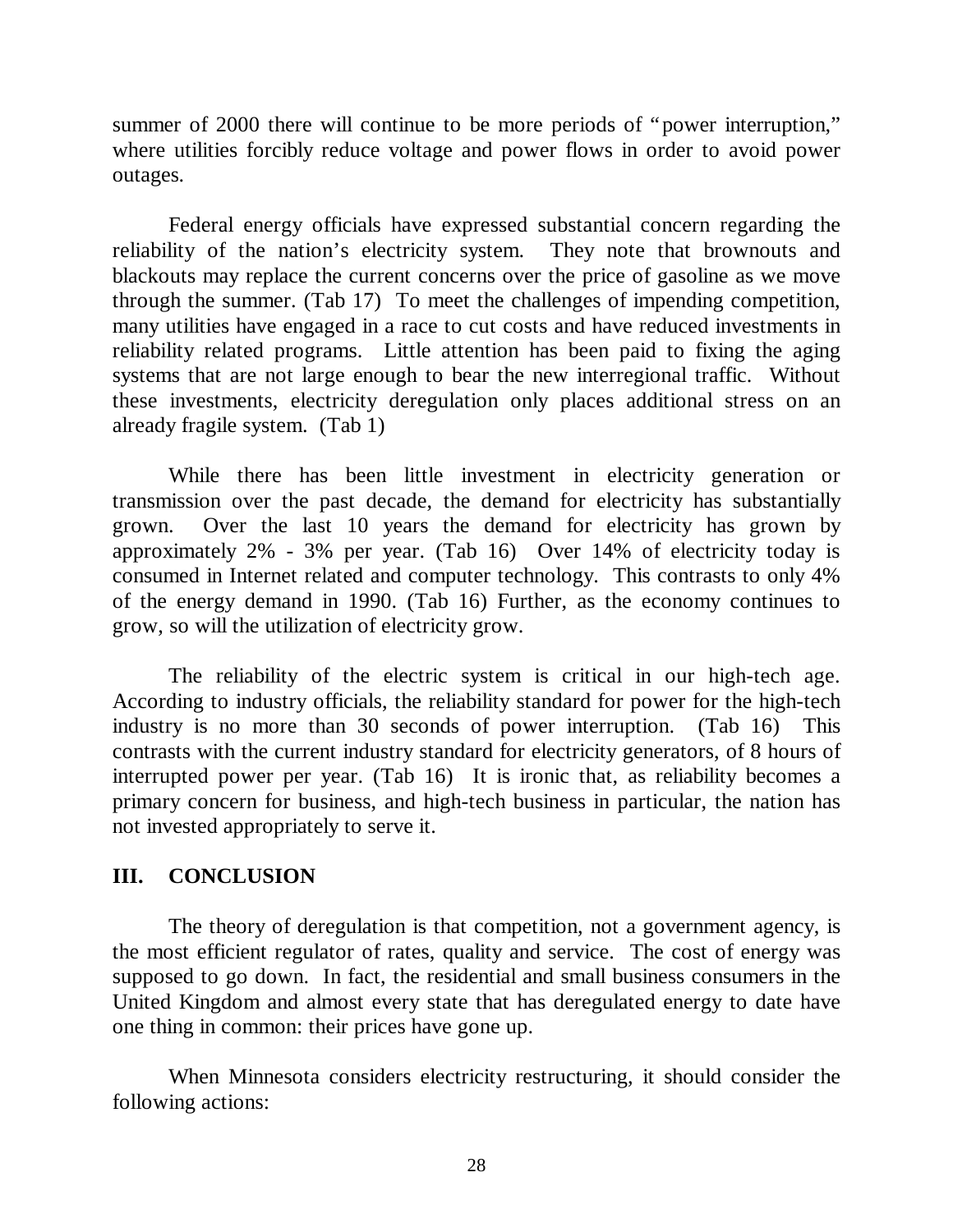- (1) Ensure that the Public Utilities Commission ("PUC") has the right tools to step in and regulate utility rates and practices as needed to assure the reliability and universal service needs of the public.
- (2) Provide ample means, such as a transitional price cap plan, standard offer, or alternative form of regulation, by which the PUC and other local utility regulators can ensure that incumbent utilities provide service to residential and small business consumers at prices that reflect Minnesota's low cost of production until effective competition is demonstrated to ensure equally affordable prices.
- (3) Empower the PUC to license and discipline marketers of power at all levels.
- (4) Legislate a strict code of market standards for all levels of the system and enable the PUC or district court to issue awards to consumers that are damaged by participants in the system.
- (5) Empower the Department of Commerce to initiate actions before the PUC to discipline or revoke the license of participants at all levels in cases of consumer fraud, unfair trade practices, and anti-competitive behavior.
- (6) Ensure that the Attorney General's Office has the right tools to take consumer actions regarding energy provider and utility fraud, unfair trade practices and anti-competitive behavior before both the PUC and in District Court.
- (7) Establish a competitively neutral mechanism to underwrite costeffective conservation programs that do not favor incumbent utilities.
- (8) Empower the PUC and the District Court with increased authority to disapprove mergers and acquisitions, and to require the divestiture of generation plants to prevent undue market concentration.
- (9) Publish an inventory of current generator plants serving Minnesota, a forecast of needed generation and transmission capacity in Minnesota and the surrounding region, and, in coordination with other states and regional transmission authorites, a set of options that would